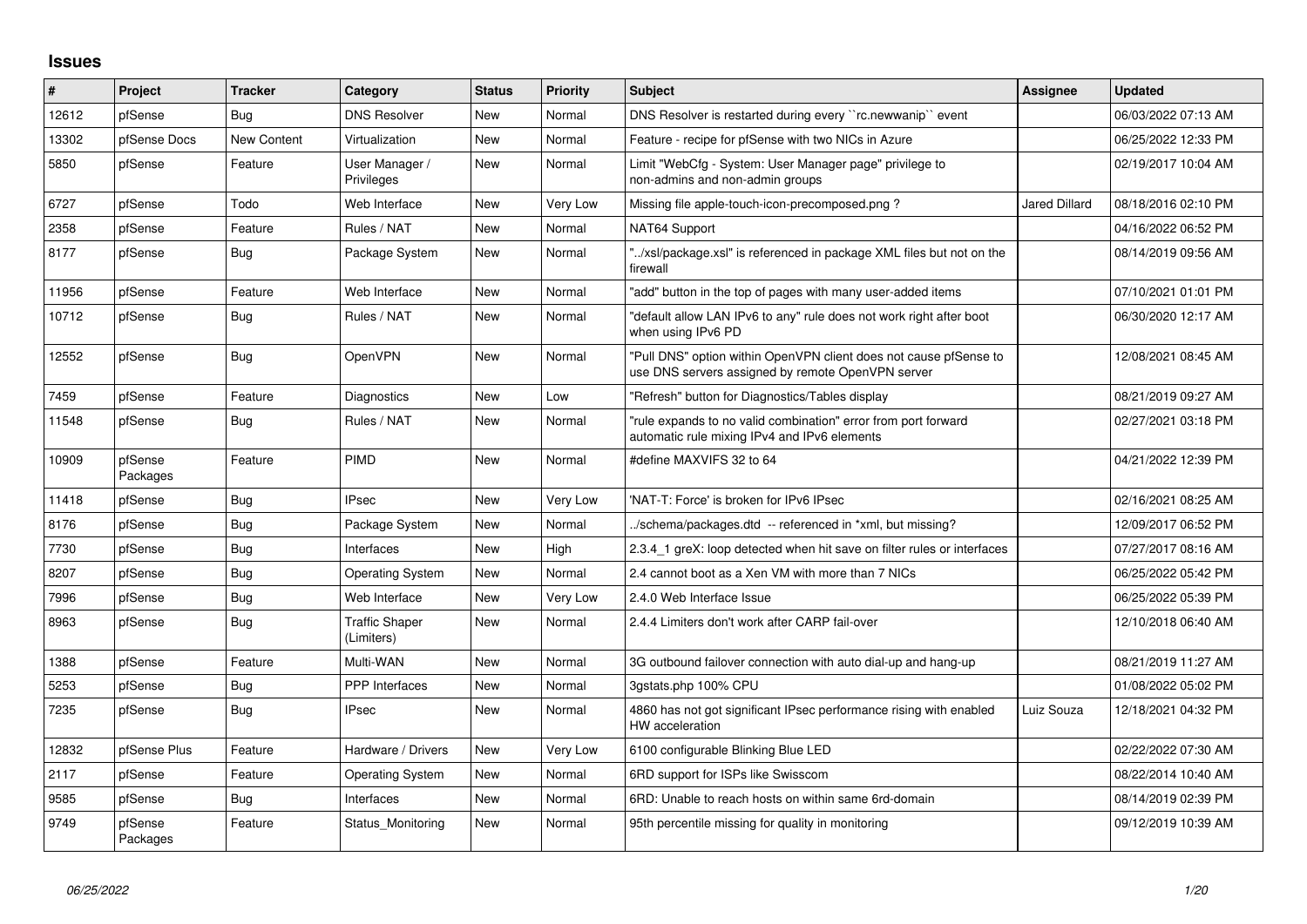| $\vert$ # | Project             | <b>Tracker</b> | Category                        | <b>Status</b> | <b>Priority</b> | <b>Subject</b>                                                                                                      | Assignee            | <b>Updated</b>      |
|-----------|---------------------|----------------|---------------------------------|---------------|-----------------|---------------------------------------------------------------------------------------------------------------------|---------------------|---------------------|
| 7899      | pfSense             | <b>Bug</b>     | <b>Traffic Shaper</b><br>(ALTQ) | <b>New</b>    | Normal          | a floating 'match' rule on LAN does not put traffic from a broswer on a<br>clientpc into a shaper queue             |                     | 09/28/2017 09:16 AM |
| 1924      | pfSense             | Feature        | Captive Portal                  | <b>New</b>    | Normal          | Ability of CP's allowed IP addresses to use aliases                                                                 |                     | 07/26/2018 04:28 AM |
| 12665     | pfSense             | Feature        | Rules / NAT                     | <b>New</b>    | Normal          | Ability to add custom pf rules from the GUI                                                                         |                     | 01/07/2022 09:30 AM |
| 7405      | pfSense             | Feature        | DHCP (IPv4)                     | <b>New</b>    | Normal          | Ability to add dhcp host reservations from "Diagnostics -> ARP table"                                               |                     | 10/12/2020 08:22 AM |
| 8532      | pfSense             | Feature        | OpenVPN                         | New           | Low             | Ability to add metric to pushed routes                                                                              |                     | 05/22/2018 07:45 AM |
| 8236      | pfSense             | Feature        | <b>DNS Resolver</b>             | <b>New</b>    | Normal          | Ability to configure "forward-first" and "forward-host" options for more<br>robust domain overrides in DNS Resolver |                     | 12/26/2017 01:26 AM |
| 2218      | pfSense             | Feature        | CARP                            | <b>New</b>    | Normal          | Ability to delay CARP master status at boot time                                                                    |                     | 03/03/2021 11:57 AM |
| 855       | pfSense             | Feature        | Multi-WAN                       | <b>New</b>    | Normal          | Ability to selectively kill states on gateways recovery                                                             |                     | 03/11/2022 08:30 AM |
| 7495      | pfSense             | Feature        | <b>DNS Resolver</b>             | <b>New</b>    | Low             | Ability to set TTL for local for Unbound host overrides and dhcp<br>leases                                          |                     | 03/06/2018 09:46 AM |
| 628       | pfSense             | Feature        | Web Interface                   | <b>New</b>    | Low             | Ability to specify listen IP address of management services (SSH,<br>web interface)                                 |                     | 07/09/2021 01:21 PM |
| 9725      | pfSense<br>Packages | Feature        | <b>ACME</b>                     | <b>New</b>    | <b>Very Low</b> | Ability to use template variables in acme package                                                                   |                     | 09/04/2019 07:12 AM |
| 3185      | pfSense             | Feature        | DHCP (IPv6)                     | <b>New</b>    | Normal          | Accommodate a DHCPv6 failover-like mechanism                                                                        |                     | 11/24/2017 10:44 AM |
| 8213      | pfSense<br>Packages | Bug            | haproxy                         | <b>New</b>    | Normal          | acl src file not populated from alias                                                                               |                     | 12/21/2017 02:02 PM |
| 9299      | pfSense<br>Packages | Feature        | <b>ACME</b>                     | <b>New</b>    | Normal          | ACME package : Automate add/remove firewall rule for port<br>forwarding                                             |                     | 01/30/2019 10:09 PM |
| 12670     | pfSense<br>Packages | Bug            | <b>ACME</b>                     | <b>New</b>    | Normal          | ACME package writes credentials to system log                                                                       | <b>Viktor Gurov</b> | 03/07/2022 10:58 AM |
| 12623     | pfSense<br>Packages | <b>Bug</b>     | <b>ACME</b>                     | New           | Normal          | acme.sh package   DNS-ISPConfig settings                                                                            | <b>Viktor Gurov</b> | 03/10/2022 03:42 PM |
| 9833      | pfSense<br>Packages | Feature        | <b>ACME</b>                     | <b>New</b>    | Normal          | ACME: add ability to use custom ACME server                                                                         |                     | 04/07/2022 11:31 AM |
| 8560      | pfSense<br>Packages | Bug            | <b>ACME</b>                     | <b>New</b>    | Normal          | ACME: can't update DNS records in DNSMadeEasy registar for<br>several domains with different API keys/ids           |                     | 06/08/2018 01:28 PM |
| 8285      | pfSense             | <b>Bug</b>     | Web Interface                   | <b>New</b>    | Normal          | Actions on stale data may result in catastrophic results                                                            |                     | 01/16/2018 08:08 PM |
| 12570     | pfSense Docs        | Correction     | General                         | <b>New</b>    | Normal          | Active appliance list missing 6100                                                                                  |                     | 12/06/2021 11:41 AM |
| 13136     | pfSense<br>Packages | Feature        | pfBlockerNG                     | <b>New</b>    | Normal          | Add crypt0rr DNS-over-HTTPS (DOH) provider list feeds                                                               |                     | 05/07/2022 02:27 AM |
| 96        | pfSense             | Feature        | Rules / NAT                     | <b>New</b>    | Normal          | Add "All local networks" to source and destination drop down boxen<br>in firewall rules                             |                     | 02/06/2016 04:53 AM |
| 8224      | pfSense<br>Packages | Feature        | FreeRADIUS                      | <b>New</b>    | Normal          | Add "OU" field to FreeRADIUS page                                                                                   |                     | 02/21/2018 12:53 AM |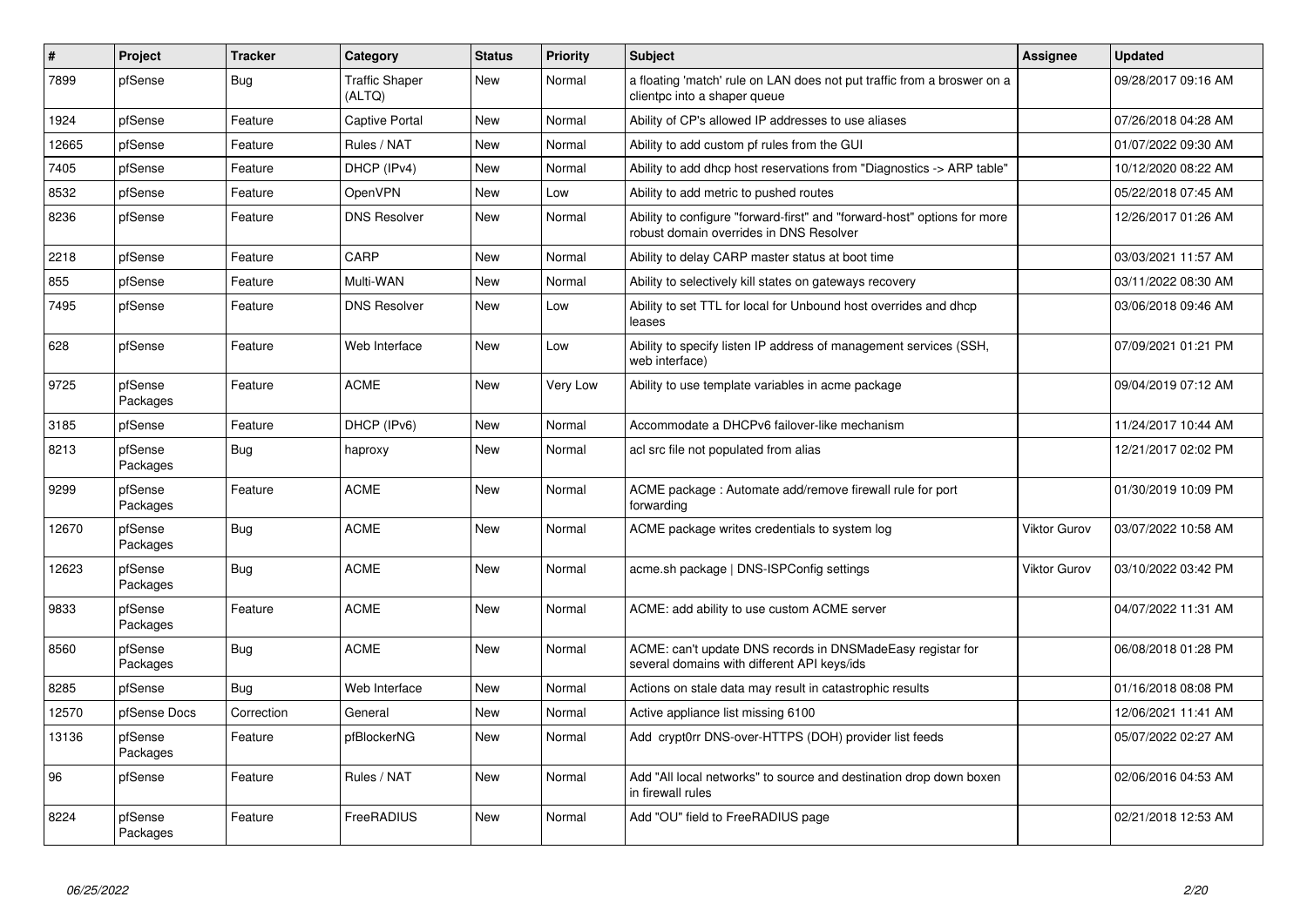| $\vert$ # | <b>Project</b>      | <b>Tracker</b>     | Category                        | <b>Status</b> | Priority | <b>Subject</b>                                                                               | <b>Assignee</b> | <b>Updated</b>      |
|-----------|---------------------|--------------------|---------------------------------|---------------|----------|----------------------------------------------------------------------------------------------|-----------------|---------------------|
| 12162     | pfSense Docs        | Todo               | Products                        | <b>New</b>    | Normal   | Add "usb reset" as possible solution for non-booting flash drives on<br>the SG-1100          |                 | 10/07/2021 02:19 PM |
| 12025     | pfSense             | Todo               | Web Interface                   | New           | Very Low | Add 1:1 Validation to Notify Someone They are 1:1 NAT'ing an<br>Interface Address            |                 | 06/11/2021 10:05 AM |
| 12546     | pfSense Plus        | Feature            | Authentication                  | New           | Normal   | Add 2FA Support to pfSense Plus Local Database Authentication                                |                 | 06/25/2022 05:30 PM |
| 5474      | pfSense             | Feature            | Interfaces                      | New           | Normal   | Add 802.1x configuration to wired interfaces.                                                |                 | 03/16/2016 04:32 PM |
| 4776      | pfSense             | Feature            | Wireless                        | New           | Normal   | Add 802.1x dynamic vlan support                                                              |                 | 10/02/2020 07:42 AM |
| 7888      | pfSense             | Feature            | Package System                  | New           | Normal   | Add a button in package manager GUI to upgrade all packages                                  |                 | 09/28/2017 05:50 AM |
| 7761      | pfSense             | Feature            | Rules / NAT                     | <b>New</b>    | Normal   | Add a way to match on IPv6 proto=0 (hop-by-hop header extension)                             |                 | 08/13/2019 03:49 PM |
| 6917      | pfSense             | Feature            | Upgrade                         | New           | Normal   | Add ability to choose from what IP/IFACE you search for updates                              |                 | 11/11/2016 09:51 AM |
| 6038      | pfSense             | Feature            | Interfaces                      | <b>New</b>    | Normal   | Add ability to configure which interface is chosen for defining<br>hostname IP in /etc/hosts |                 | 07/07/2017 09:56 AM |
| 12190     | pfSense             | Feature            | Rules / NAT                     | <b>New</b>    | Normal   | Add ability to reference ipv6 prefix in firewall rules and aliases                           |                 | 08/05/2021 01:47 PM |
| 12551     | pfSense             | Feature            | <b>DNS Resolver</b>             | <b>New</b>    | Low      | Add ability to set DNS resolver search domain list                                           |                 | 12/01/2021 11:18 AM |
| 11156     | pfSense<br>Packages | Feature            | pfBlockerNG                     | New           | Normal   | Add an option include subdomains for the noAAAA feature                                      |                 | 12/11/2020 10:19 AM |
| 12300     | pfSense             | Feature            | Hardware / Drivers              | New           | Normal   | Add Aquantia Atlantic driver to pfsense                                                      |                 | 09/14/2021 06:49 AM |
| 10466     | pfSense<br>Packages | Feature            | Suricata                        | <b>New</b>    | Low      | Add checkbox to Suricata blocked host view to resolve all resolvable<br>IP's automatically   |                 | 02/02/2022 06:04 PM |
| 12564     | pfSense             | Feature            | Aliases / Tables                | New           | Low      | add column to show that an Alias is in use by or not                                         |                 | 12/04/2021 07:25 PM |
| 6696      | pfSense             | Bug                | <b>Traffic Shaper</b><br>(ALTQ) | New           | Low      | Add configure link to Status > Queues error message if traffic shaping<br>not configured     | Jared Dillard   | 08/21/2019 08:55 AM |
| 10962     | pfSense             | Feature            | Dynamic DNS                     | New           | Normal   | Add Cpanel support for Dynamic DNS Clients                                                   |                 | 12/28/2020 01:56 PM |
| 9912      | pfSense<br>Packages | Feature            | ntop                            | New           | Normal   | add custom DPI to ntopng                                                                     |                 | 11/18/2019 10:57 AM |
| 10395     | pfSense             | Feature            | Dashboard                       | New           | Low      | Add Dashboard System Information support for more PC Engines<br>APU boards                   |                 | 02/17/2022 01:02 AM |
| 13135     | pfSense<br>Packages | Feature            | pfBlockerNG                     | <b>New</b>    | Normal   | Add dibdot DoH-IP-blocklists feeds                                                           | Viktor Gurov    | 05/08/2022 01:50 AM |
| 9200      | pfSense<br>Packages | Todo               | <b>ACME</b>                     | New           | Normal   | Add DNS support for Google domain to Acme manager                                            | Jim Pingle      | 02/15/2022 03:16 AM |
| 12097     | pfSense<br>Packages | Feature            | pfBlockerNG                     | <b>New</b>    | Normal   | Add dnsbl and geoip logs to system log                                                       |                 | 07/06/2021 01:25 PM |
| 12805     | pfSense Docs        | <b>New Content</b> | General                         | <b>New</b>    | Very Low | Add documentation about what triggers a notfication                                          |                 | 02/15/2022 05:10 PM |
| 11369     | pfSense             | Feature            | <b>Operating System</b>         | New           | Low      | add Enabling IPv6 Source Address Validation support                                          |                 | 02/04/2021 10:03 AM |
| 3899      | pfSense             | Feature            | Web Interface                   | <b>New</b>    | Normal   | Add feature to allow reordering of <package> items in config.xml</package>                   |                 | 09/27/2014 04:40 PM |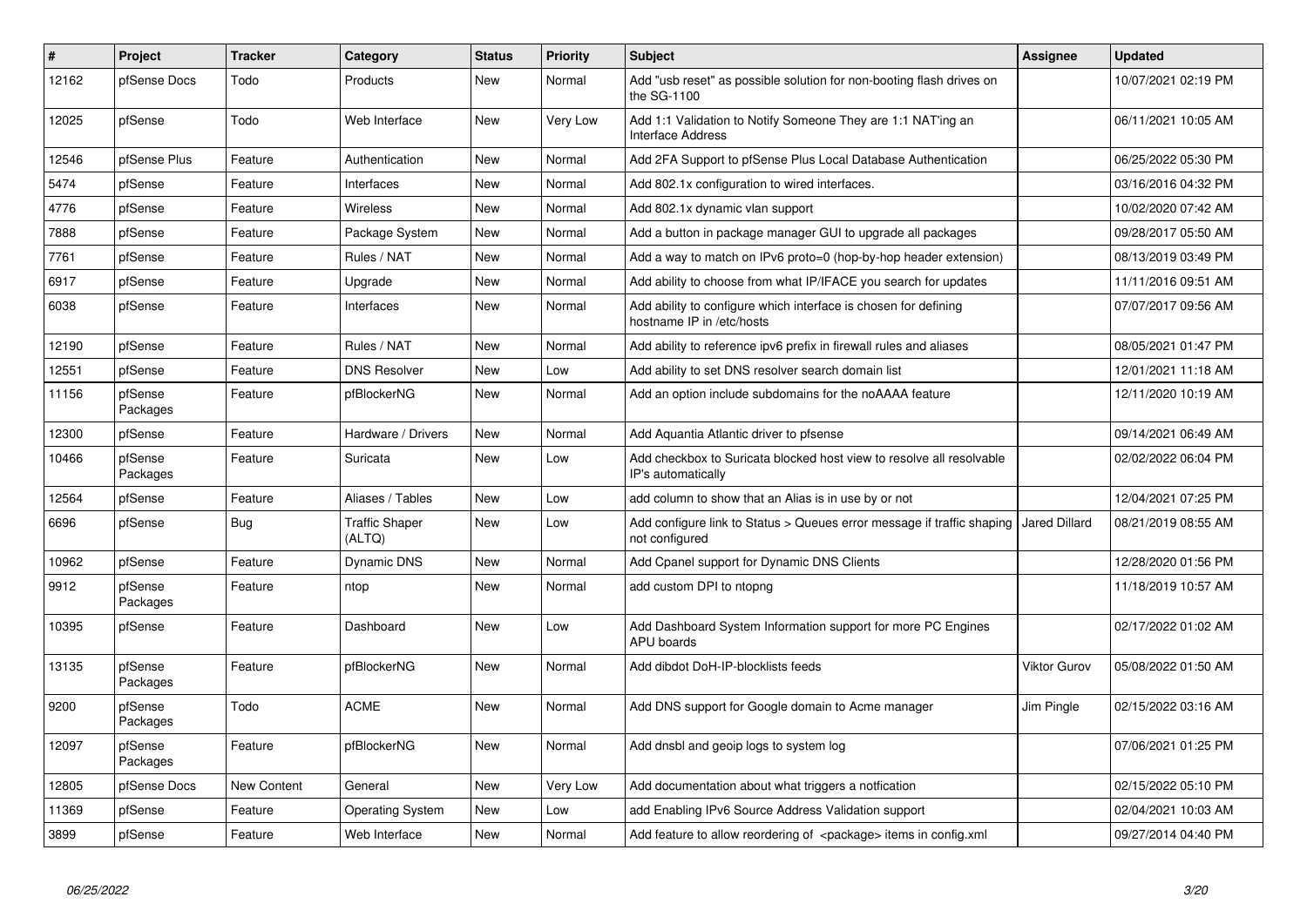| $\pmb{\#}$ | <b>Project</b>      | <b>Tracker</b> | Category                    | <b>Status</b> | <b>Priority</b> | <b>Subject</b>                                                                                      | Assignee | <b>Updated</b>      |
|------------|---------------------|----------------|-----------------------------|---------------|-----------------|-----------------------------------------------------------------------------------------------------|----------|---------------------|
| 13201      | pfSense<br>Packages | Feature        | pfBlockerNG                 | <b>New</b>    | Normal          | Add FireHol Security IP Feeds                                                                       |          | 05/23/2022 06:34 AM |
| 12465      | pfSense<br>Packages | Feature        | haproxy                     | <b>New</b>    | Normal          | Add forwardfor advanced usecases                                                                    |          | 10/16/2021 07:35 PM |
| 7720       | pfSense             | Feature        | Hardware / Drivers          | <b>New</b>    | Normal          | Add general watchdog kernel modules (like ichwd) and watchdogd<br>support in the GUI.               |          | 08/19/2019 01:20 PM |
| 8372       | pfSense             | Feature        | Logging                     | <b>New</b>    | Normal          | add gui setting to adjust refresh rate for dynamic firewall logs                                    |          | 08/14/2019 10:31 AM |
| 4628       | pfSense             | Feature        | Web Interface               | New           | Normal          | Add GUI to manage loader tunables (e.g. loader.conf.local)                                          |          | 09/16/2015 04:28 PM |
| 13244      | pfSense             | Feature        | Web Interface               | New           | Normal          | Add help text under Timezone settings in the GUI                                                    |          | 06/03/2022 01:00 PM |
| 6412       | pfSense             | Feature        | <b>Operating System</b>     | <b>New</b>    | Normal          | Add includedir directive for /var/etc/xinet.d to xinetd configuration                               |          | 08/13/2019 01:23 PM |
| 12711      | pfSense<br>Packages | Feature        | Telegraf                    | New           | Normal          | Add InfluxDB V2 support                                                                             |          | 01/21/2022 02:54 AM |
| 746        | pfSense             | Feature        | Rules / NAT                 | <b>New</b>    | Normal          | Add interface group to source/dest drop downs                                                       |          | 07/19/2010 05:10 PM |
| 12459      | pfSense             | Todo           | <b>Virtual IP Addresses</b> | <b>New</b>    | Normal          | Add IP Alias subnet input validation                                                                |          | 10/15/2021 09:35 AM |
| 7626       | pfSense             | Feature        | Interfaces                  | <b>New</b>    | Normal          | Add IPoE support for WAN                                                                            |          | 01/01/2022 12:31 AM |
| 9798       | pfSense<br>Packages | Feature        | pfBlockerNG                 | <b>New</b>    | Normal          | add ipv4 and ipv6 dnscrypt-resolvers feeds                                                          |          | 10/14/2021 09:48 AM |
| 11703      | pfSense<br>Packages | Feature        | <b>FRR</b>                  | <b>New</b>    | Normal          | add Krill and Routinator support BGP RPKI                                                           |          | 03/18/2021 07:47 PM |
| 12370      | pfSense             | Feature        | Rules / NAT                 | <b>New</b>    | Low             | Add limiters to Queue column on firewall rule list                                                  |          | 09/14/2021 07:37 AM |
| 5307       | pfSense             | Feature        | <b>RRD Graphs</b>           | <b>New</b>    | Low             | Add logarithmic scale option to RRD graphs                                                          |          | 10/14/2015 07:37 AM |
| 1136       | pfSense             | Feature        | Rules / NAT                 | <b>New</b>    | Normal          | Add logic to automatically avoid route-to for static route networks                                 |          | 10/09/2018 05:11 AM |
| 12860      | pfSense<br>Packages | Feature        | New Package<br>Request      | New           | Normal          | add mmc-utils package to all images                                                                 |          | 02/24/2022 07:18 AM |
| 8099       | pfSense<br>Packages | Feature        | Telegraf                    | <b>New</b>    | Normal          | Add more configuration flexibility to Telegraf                                                      |          | 08/13/2019 09:39 AM |
| 8558       | pfSense             | Feature        | Web Interface               | <b>New</b>    | Normal          | Add more table sorting in various UI pages                                                          |          | 08/21/2019 09:14 AM |
| 290        | pfSense             | Feature        | Multi-WAN                   | <b>New</b>    | Low             | Add Multi-WAN awareness to UPnP                                                                     |          | 01/06/2016 05:24 PM |
| 753        | pfSense             | Feature        | OpenVPN                     | <b>New</b>    | Normal          | Add OpenVPN foreign_option support                                                                  |          | 09/02/2019 10:38 AM |
| 13009      | pfSense             | Feature        | OpenVPN                     | <b>New</b>    | Normal          | Add option for multiple remote addresses to OpenVPN Client                                          |          | 03/31/2022 12:42 PM |
| 7800       | pfSense             | Feature        | Logging                     | New           | Normal          | Add option for state logging                                                                        |          | 08/13/2019 03:51 PM |
| 7686       | pfSense<br>Packages | Feature        | haproxy                     | <b>New</b>    | Normal          | Add option in HAProxy to configure SSL defaults based on the<br>Mozilla SSL Configuration Generator |          | 08/16/2019 01:09 PM |
| 11056      | pfSense             | Feature        | Interfaces                  | New           | Normal          | Add option to disable flow-control on interfaces in GUI                                             |          | 11/11/2020 04:41 PM |
| 4098       | pfSense             | Feature        | Authentication              | <b>New</b>    | Normal          | Add option to force a password change on login                                                      |          | 08/21/2019 10:31 AM |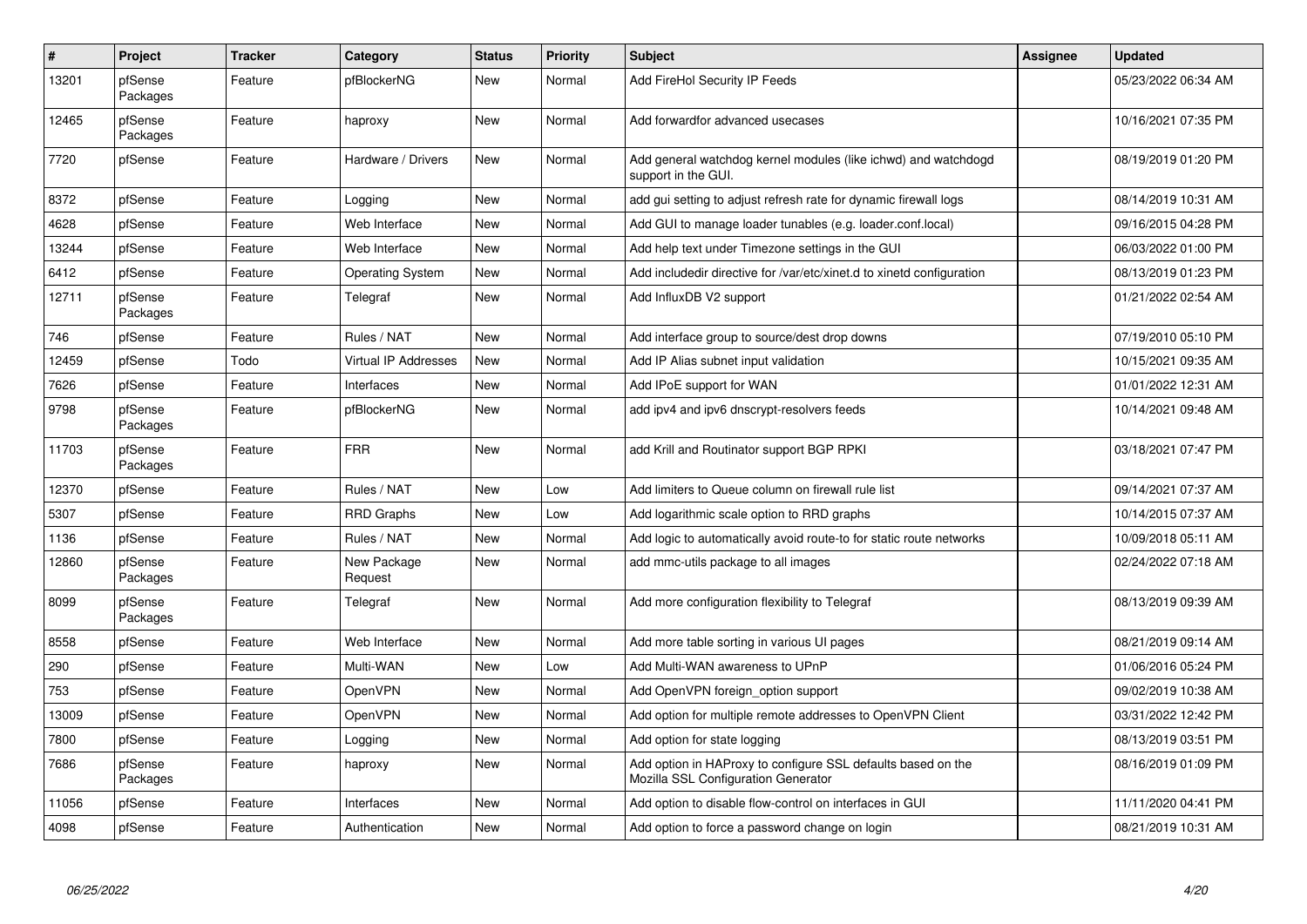| #     | Project             | <b>Tracker</b> | Category                        | <b>Status</b> | <b>Priority</b> | <b>Subject</b>                                                                            | <b>Assignee</b> | <b>Updated</b>      |
|-------|---------------------|----------------|---------------------------------|---------------|-----------------|-------------------------------------------------------------------------------------------|-----------------|---------------------|
| 12329 | pfSense<br>Packages | Feature        | Avahi                           | <b>New</b>    | Normal          | Add optional floating firewall rules for IPv4 and IPv6                                    |                 | 02/09/2022 04:43 PM |
| 8330  | pfSense             | Feature        | DHCP (IPv4)                     | <b>New</b>    | Normal          | add options for ddns-local-address statements                                             |                 | 04/27/2021 12:31 PM |
| 3882  | pfSense             | Feature        | Web Interface                   | <b>New</b>    | Normal          | Add OUI database to the base system, remove dependency on nmap                            |                 | 03/08/2018 06:44 PM |
| 10547 | pfSense<br>Packages | Feature        | New Package<br>Request          | <b>New</b>    | Normal          | Add package addrwatch. Addrwatch is like arpwatch but works with<br>ipv4 and ipv6         |                 | 05/11/2020 09:20 AM |
| 9315  | pfSense<br>Packages | Feature        | New Package<br>Request          | New           | Normal          | Add Package: dnscrypt-proxy                                                               |                 | 03/05/2021 02:38 AM |
| 2771  | pfSense             | Feature        | Rules / NAT                     | <b>New</b>    | Normal          | Add packet tracing simulator                                                              |                 | 08/13/2019 12:24 PM |
| 10839 | pfSense             | Feature        | <b>Traffic Shaper</b><br>(ALTQ) | <b>New</b>    | Normal          | Add popular messengers to the Traffic Shaper Wizard                                       |                 | 08/18/2020 10:07 AM |
| 5360  | pfSense             | Feature        | UPnP/NAT-PMP                    | <b>New</b>    | Normal          | Add possibility to configure independent "UPnP & NAT-PMP"<br>instances                    |                 | 10/31/2015 04:25 AM |
| 8216  | pfSense<br>Packages | Feature        | Telegraf                        | <b>New</b>    | Normal          | Add prometheus output for telegraf                                                        |                 | 09/09/2020 05:33 AM |
| 6804  | pfSense             | Feature        | <b>Diagnostics</b>              | <b>New</b>    | Very Low        | Add row counter into Diagnostics -> Edit File                                             |                 | 08/20/2019 03:44 PM |
| 9060  | pfSense             | Feature        | Logging                         | <b>New</b>    | Normal          | add rule name filtering field for firewall log viewer                                     |                 | 08/14/2019 12:38 PM |
| 4997  | pfSense             | Feature        | Rules / NAT                     | <b>New</b>    | Normal          | Add setting option to choose default log action for new firewall rules                    |                 | 08/20/2019 03:29 PM |
| 9044  | pfSense<br>Packages | Feature        | New Package<br>Request          | New           | Normal          | <b>Add SoftEther</b>                                                                      |                 | 11/02/2019 10:51 AM |
| 1979  | pfSense             | Feature        | Aliases / Tables                | <b>New</b>    | Normal          | Add some default read-only system aliases                                                 | Jim Pingle      | 08/21/2019 11:01 AM |
| 9222  | pfSense             | Feature        | Authentication                  | <b>New</b>    | Normal          | Add sshguard log when release an IP                                                       |                 | 08/14/2019 01:00 PM |
| 13058 | pfSense             | Todo           | Rules / NAT                     | New           | Normal          | Add static routes and directly connected networks back to policy<br>route negation rules  |                 | 04/13/2022 08:05 AM |
| 5525  | pfSense             | Feature        | OpenVPN                         | <b>New</b>    | Normal          | Add static routes for OpenVPN client remote peer addresses when<br>using non-default WANs |                 | 11/25/2015 08:44 AM |
| 11997 | pfSense<br>Packages | <b>Bug</b>     | <b>IPsec Profile Wizard</b>     | New           | Normal          | Add Support for Android Strongswan Profiles in the Profile Wizard                         | Jim Pingle      | 07/10/2021 07:51 PM |
| 13296 | pfSense             | Feature        | DHCP (IPv6)                     | <b>New</b>    | Normal          | Add support for DHCP6 OPTION_PD_EXCLUDE (RFC 6603)                                        |                 | 06/24/2022 10:10 PM |
| 12286 | pfSense<br>Packages | <b>Bug</b>     | FreeRADIUS                      | New           | Normal          | Add support for ntlm auth in LDAP                                                         |                 | 08/20/2021 08:27 AM |
| 13260 | pfSense             | Feature        | Authentication                  | New           | Normal          | Add support for OpenVPN static-challenge                                                  |                 | 06/09/2022 02:04 PM |
| 10600 | pfSense<br>Packages | Feature        | pfBlockerNG                     | New           | Normal          | Add support for pfBlockerNG "Action list" feature                                         |                 | 08/10/2020 02:39 AM |
| 12281 | pfSense<br>Packages | Feature        | Nut                             | New           | Normal          | Add support for Telegram/Pushover notifications                                           | Viktor Gurov    | 01/24/2022 07:25 AM |
| 11931 | pfSense<br>Packages | Feature        | ACME                            | New           | Normal          | Add support for validating a domain's ownership via Google Cloud<br>Cloud DNS             |                 | 02/15/2022 03:18 AM |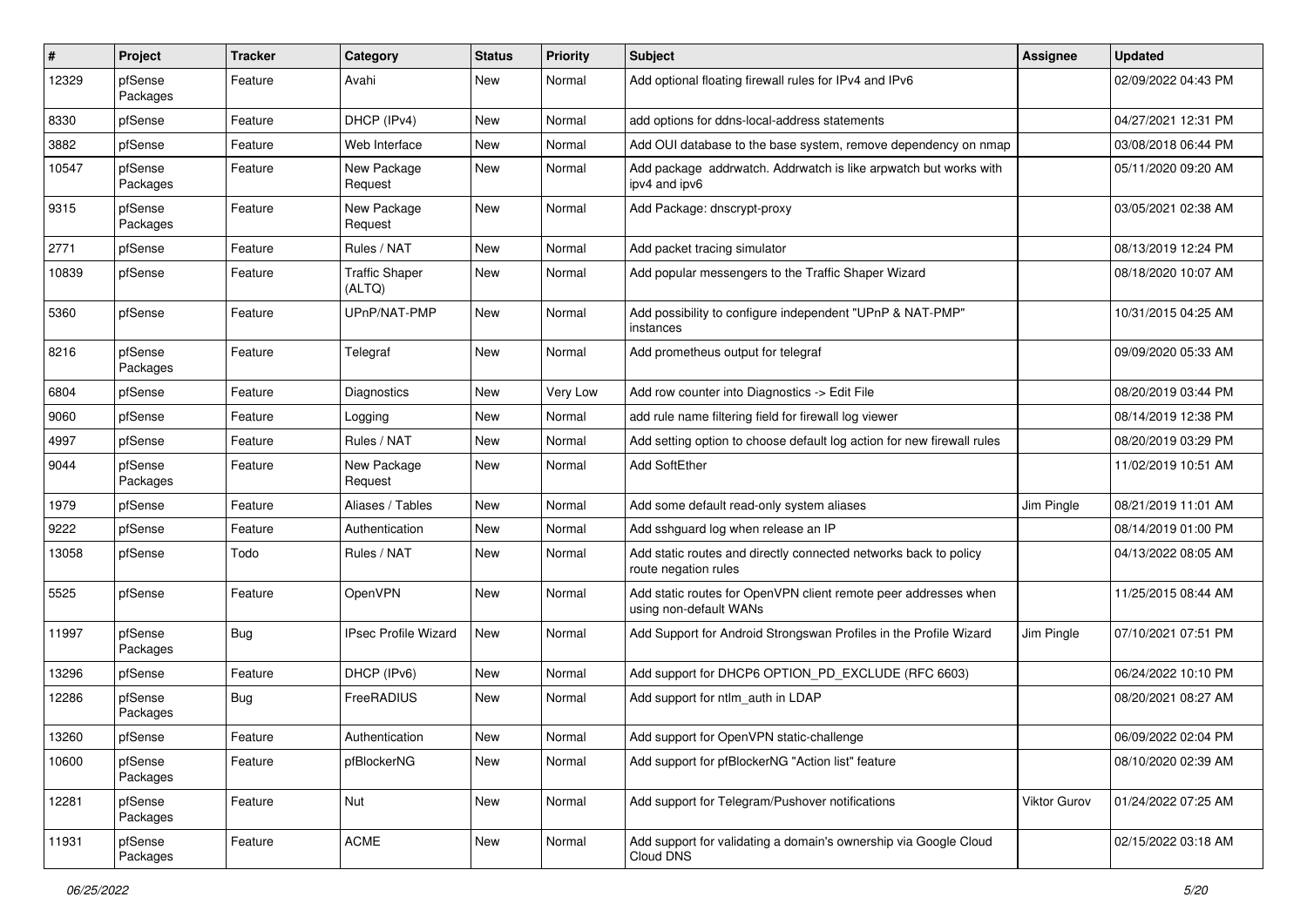| $\vert$ # | Project             | <b>Tracker</b> | Category                 | <b>Status</b> | <b>Priority</b> | <b>Subject</b>                                                                                                   | Assignee | <b>Updated</b>      |
|-----------|---------------------|----------------|--------------------------|---------------|-----------------|------------------------------------------------------------------------------------------------------------------|----------|---------------------|
| 9238      | pfSense<br>Packages | Feature        | New Package<br>Request   | <b>New</b>    | Normal          | Add support for Zerotier                                                                                         |          | 05/17/2021 01:58 PM |
| 12139     | pfSense             | Feature        | <b>DNS Forwarder</b>     | <b>New</b>    | Normal          | Add support in for specifying a DNSMASQ configuration file                                                       |          | 07/16/2021 09:45 PM |
| 10223     | pfSense             | Feature        | Interfaces               | <b>New</b>    | Normal          | Add the ability to create additional loopback interfaces                                                         |          | 12/15/2020 04:35 PM |
| 12521     | pfSense             | Feature        | <b>Operating System</b>  | <b>New</b>    | Very Low        | Add the BBR2, QUIC, RACK Congestion Control (CC) protocols                                                       |          | 11/15/2021 07:40 AM |
| 7922      | pfSense             | Feature        | Rules / NAT              | <b>New</b>    | Normal          | Add the option to select the ISP IPv6 Delegated Prefix as a<br>destination in firewall rules                     |          | 10/10/2017 06:36 PM |
| 12676     | pfSense             | Feature        | Rules / NAT              | <b>New</b>    | Normal          | Add the Tagged option on the Port Forward rules edit page                                                        |          | 01/11/2022 05:52 AM |
| 4374      | pfSense             | Feature        | <b>Notifications</b>     | <b>New</b>    | Low             | Add timestamps to notification e-mails                                                                           |          | 02/05/2015 12:43 AM |
| 10514     | pfSense             | Feature        | Web Interface            | <b>New</b>    | Normal          | Add to every page an unparsed Notes field for administrative<br>reference                                        |          | 04/30/2020 06:32 PM |
| 9800      | pfSense             | Feature        | Hardware / Drivers       | New           | Normal          | Add toggle for net.isr.dispatch=deferred in GUI                                                                  |          | 09/29/2019 06:18 AM |
| 7181      | pfSense             | Feature        | Rules / NAT              | <b>New</b>    | Low             | Add Top and Add Bottom on Seperator                                                                              |          | 08/21/2019 08:55 AM |
| 9591      | pfSense             | Feature        | Rules / NAT              | <b>New</b>    | Normal          | Add under firewall rules a search box                                                                            |          | 08/14/2019 02:39 PM |
| 12457     | pfSense Docs        | Todo           | Packages                 | <b>New</b>    | Very Low        | Add UPS Configuration Recipes for apcupsd and nut UPS Packages<br>with Common Brand Units                        |          | 10/18/2021 08:37 AM |
| 7852      | pfSense             | Feature        | <b>DNS Resolver</b>      | <b>New</b>    | Normal          | Add views support to Unbound GUI                                                                                 |          | 09/11/2017 12:26 PM |
| 8161      | pfSense<br>Packages | Feature        | FreeRADIUS               | <b>New</b>    | Very Low        | Add virtual server support to FreeRadius                                                                         |          | 12/05/2017 01:57 PM |
| 12905     | pfSense             | Bug            | Web Interface            | New           | Normal          | Add VLAN Re-assignment to Import Interface Mismatch Wizard                                                       |          | 03/07/2022 08:05 AM |
| 11732     | pfSense Plus        | Feature        | Hardware / Drivers       | <b>New</b>    | Normal          | Add VXLAN Support to pfSense Plus                                                                                |          | 03/15/2022 02:35 AM |
| 11280     | pfSense             | Todo           | WireGuard                | New           | Normal          | Add WireGuard to ALTQ list                                                                                       |          | 04/27/2021 12:32 PM |
| 12859     | pfSense<br>Packages | Feature        | Zabbix                   | <b>New</b>    | Normal          | Add Zabbix 6.0 LTS (agent and proxy) packages                                                                    |          | 02/23/2022 07:11 AM |
| 10265     | pfSense<br>Packages | <b>Bug</b>     | <b>Notes</b>             | <b>New</b>    | Very Low        | Adding a Note with malformed title will force system restore                                                     |          | 02/27/2020 10:12 AM |
| 11410     | pfSense<br>Packages | Feature        | New Package<br>Request   | <b>New</b>    | Normal          | adding bpytop (former Bashtop)                                                                                   |          | 07/26/2021 12:33 PM |
| 12658     | pfSense<br>Packages | Feature        | darkstat                 | <b>New</b>    | Normal          | Adding prometheus metrics to darkstat                                                                            |          | 05/27/2022 09:44 PM |
| 4899      | pfSense             | Feature        | DHCP (IPv4)              | <b>New</b>    | Normal          | Additional BOOTP/DHCP Options should allow a force option                                                        |          | 01/02/2018 02:24 PM |
| 790       | pfSense             | Feature        | <b>Operating System</b>  | <b>New</b>    | Normal          | Advanced options for dnsclient (resolv.conf)                                                                     |          | 04/21/2022 12:39 PM |
| 13074     | pfSense Plus        | Bug            | Cryptographic<br>Modules | <b>New</b>    | Normal          | AES-GCM with SafeXcel on Netgate 2100 causes MBUF overload                                                       |          | 06/12/2022 11:14 AM |
| 9654      | pfSense             | Bug            | <b>DNS Resolver</b>      | New           | Normal          | After reboot, the DNS resolver must be restarted before it will<br>advertise the ipv6 DNS address of the router. |          | 11/20/2020 03:12 AM |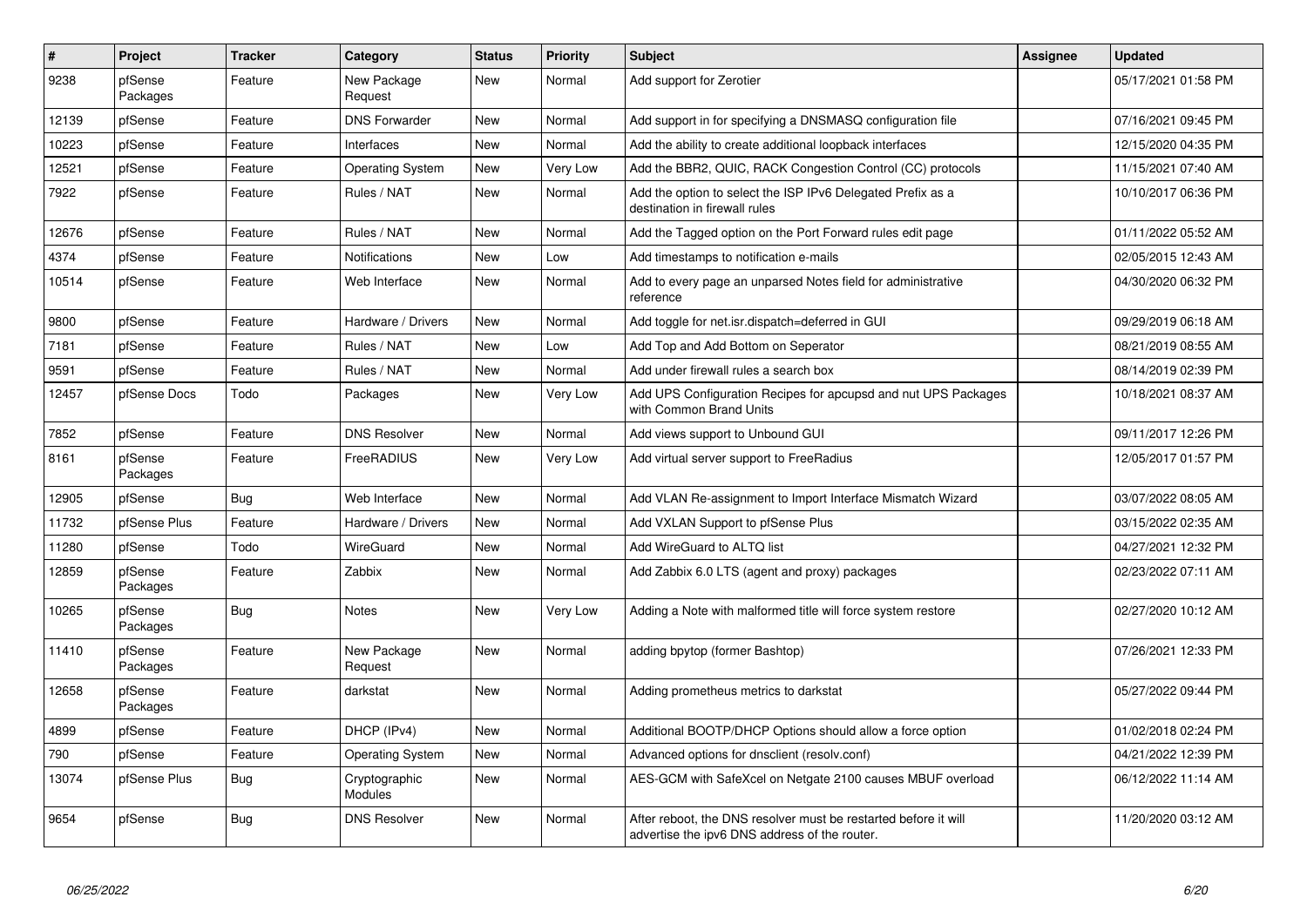| $\vert$ # | Project             | <b>Tracker</b> | Category              | <b>Status</b> | <b>Priority</b> | <b>Subject</b>                                                                       | Assignee      | <b>Updated</b>      |
|-----------|---------------------|----------------|-----------------------|---------------|-----------------|--------------------------------------------------------------------------------------|---------------|---------------------|
| 11493     | pfSense<br>Packages | <b>Bug</b>     | Zabbix                | New           | Very Low        | After upgrade zabbix proxy wont start                                                |               | 02/21/2021 05:31 AM |
| 12708     | pfSense             | Bug            | Aliases / Tables      | New           | Normal          | alias with non resolving DNS entry breaks underlying pf table                        |               | 02/20/2022 06:13 PM |
| 4195      | pfSense             | Feature        | Aliases / Tables      | <b>New</b>    | Low             | Aliases: sections                                                                    |               | 08/21/2019 11:01 AM |
| 6457      | pfSense             | Feature        | Installer             | <b>New</b>    | Normal          | Allow ability to configure AWS EC2 AMI via userdata                                  |               | 09/21/2020 02:54 PM |
| 946       | pfSense             | Feature        | <b>IPsec</b>          | <b>New</b>    | Normal          | Allow aliases to be used to define IPsec phase 2 networks                            |               | 04/21/2022 12:39 PM |
| 4989      | pfSense             | Feature        | <b>IPsec</b>          | <b>New</b>    | Normal          | Allow all valid strongswan remote gateway options in gui                             |               | 08/20/2015 02:57 PM |
| 3862      | pfSense             | Feature        | <b>IGMP Proxy</b>     | <b>New</b>    | Normal          | Allow configuration of IGMP proxy's 'quickleave' parameter from the<br>web interface |               | 04/05/2016 03:24 AM |
| 3552      | pfSense             | Feature        | <b>PPP</b> Interfaces | <b>New</b>    | Normal          | Allow configuring link keep-alive value in PPP                                       |               | 05/14/2014 10:26 AM |
| 12736     | pfSense<br>Packages | Feature        | pfBlockerNG           | New           | Low             | Allow custom cron intervals                                                          |               | 01/30/2022 08:55 PM |
| 12600     | pfSense             | Feature        | Aliases / Tables      | <b>New</b>    | Normal          | allow custom mask for a network alias created from a FQDN                            |               | 12/15/2021 10:50 AM |
| 6776      | pfSense             | Feature        | Rules / NAT           | <b>New</b>    | Normal          | Allow disabling of "filter rule association" by default                              |               | 08/17/2021 10:56 AM |
| 9063      | pfSense             | Feature        | Dynamic DNS           | New           | Normal          | Allow dynamic DNS client entry to specify which Check IP service to<br>use           |               | 10/24/2018 11:53 AM |
| 3623      | pfSense             | Feature        | Package System        | <b>New</b>    | Normal          | Allow each package to choose if it is restarted on interface events                  |               | 04/26/2014 01:00 PM |
| 5825      | pfSense             | Feature        | Authentication        | <b>New</b>    | Normal          | Allow EAP-RADIUS for authentication servers                                          |               | 08/21/2019 10:32 AM |
| 4501      | pfSense             | Feature        | <b>Notifications</b>  | <b>New</b>    | Normal          | Allow email report to send multiple destination                                      |               | 02/06/2016 04:07 AM |
| 7691      | pfSense<br>Packages | Feature        | Squid                 | <b>New</b>    | Normal          | Allow for custom icap services for squid                                             |               | 08/24/2017 03:16 AM |
| 5629      | pfSense             | <b>Bug</b>     | <b>IPsec</b>          | New           | Normal          | Allow for IPsec configuration using certs without a CA                               |               | 12/31/2021 05:21 PM |
| 4165      | pfSense             | Feature        | Rules / NAT           | <b>New</b>    | Low             | Allow for security zones when defining interfaces and firewall rules.                |               | 02/06/2016 04:35 AM |
| 8769      | pfSense<br>Packages | Feature        | FreeRADIUS            | <b>New</b>    | Normal          | Allow FreeRADIUS users to change their own Passwords and Pins                        |               | 10/11/2018 11:34 AM |
| 6796      | pfSense             | Feature        | Interfaces            | <b>New</b>    | Normal          | Allow hostnames as GRE and GIF endpoints                                             |               | 08/13/2019 02:35 PM |
| 7971      | pfSense             | Feature        | Captive Portal        | New           | Normal          | Allow import, export and synchronization of MACs under Captive<br>Portal service     |               | 10/19/2017 04:56 AM |
| 2693      | pfSense             | Feature        | Console Menu          | <b>New</b>    | Normal          | Allow mapping mapping non-physical interfaces via console                            | Mathieu Simon | 11/27/2012 03:00 PM |
| 1268      | pfSense             | Feature        | Certificates          | <b>New</b>    | Normal          | Allow mass renewing of certs                                                         |               | 11/01/2019 03:17 PM |
| 6956      | pfSense             | Feature        | <b>Captive Portal</b> | New           | Normal          | Allow more control over concurrent logins                                            |               | 11/23/2016 12:01 PM |
| 371       | pfSense             | Feature        | Rules / NAT           | <b>New</b>    | Normal          | Allow moving of bogon and RFC 1918 rules                                             |               | 02/06/2016 04:53 AM |
| 10890     | pfSense             | Feature        | Interfaces            | New           | Normal          | Allow multiple assigned interfaces to track status of a single switch<br>port        |               | 09/14/2020 07:20 AM |
| 11438     | pfSense             | Feature        | Hardware / Drivers    | New           | Low             | Allow multiple cryptographic accelerator modules to be loaded at the<br>same time    |               | 02/18/2021 12:40 PM |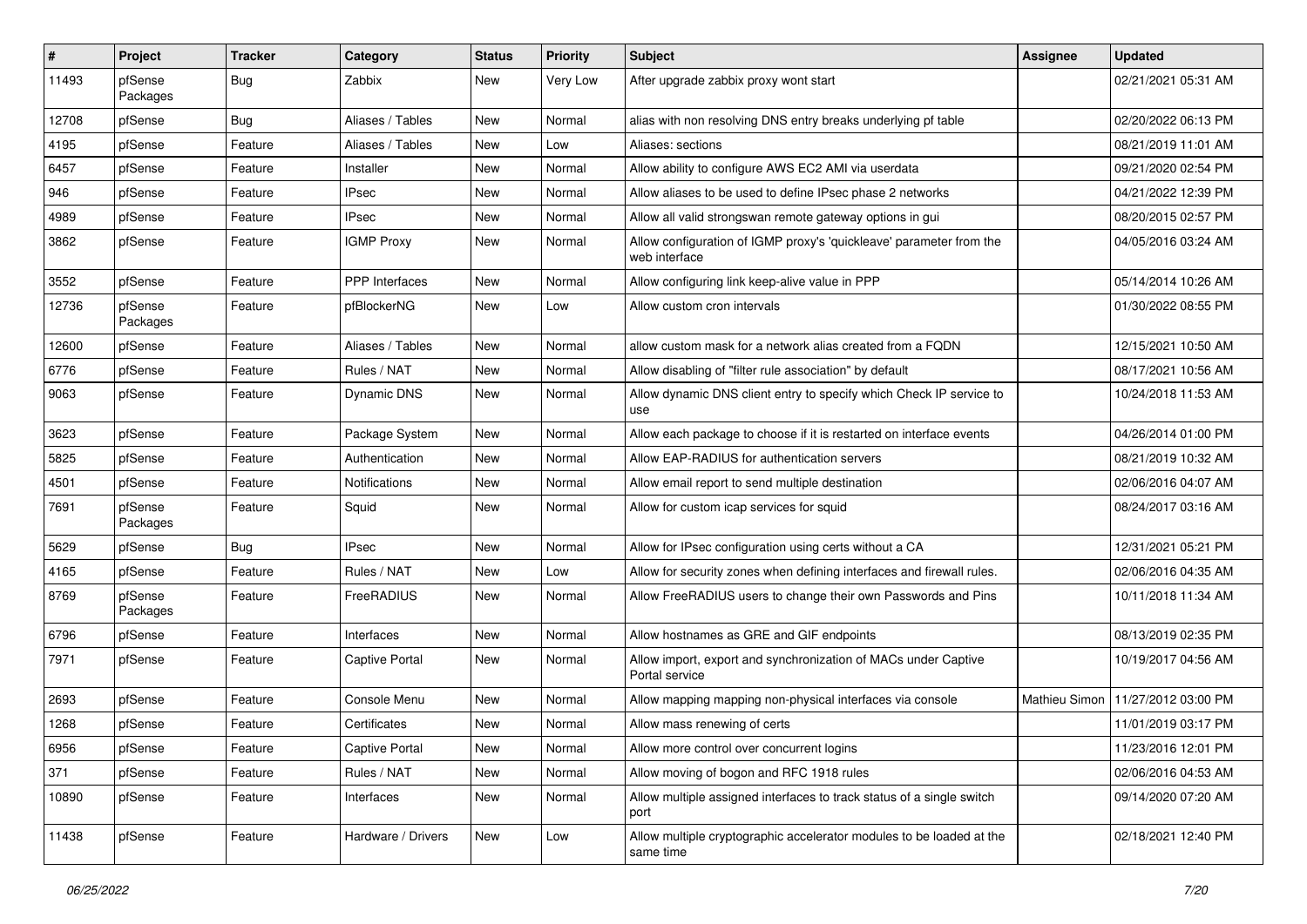| #     | Project             | <b>Tracker</b> | Category                        | <b>Status</b> | <b>Priority</b> | <b>Subject</b>                                                                                          | Assignee             | <b>Updated</b>      |
|-------|---------------------|----------------|---------------------------------|---------------|-----------------|---------------------------------------------------------------------------------------------------------|----------------------|---------------------|
| 6604  | pfSense             | Feature        | <b>NTPD</b>                     | <b>New</b>    | Normal          | Allow NTP server list to be overridden by DHCP/PPP                                                      |                      | 08/13/2019 01:39 PM |
| 10841 | pfSense<br>Packages | Feature        | pfBlockerNG                     | <b>New</b>    | Normal          | Allow per Source/VLAN/Network individual black&whitelists                                               |                      | 10/18/2020 07:42 AM |
| 7078  | pfSense             | Feature        | OpenVPN                         | <b>New</b>    | Low             | Allow reordering of client specific overrides in OpenVPN                                                |                      | 11/21/2019 02:48 PM |
| 8458  | pfSense             | Feature        | Dashboard                       | <b>New</b>    | Low             | Allow reordering of interface widget                                                                    |                      | 08/14/2019 10:52 AM |
| 2479  | pfSense             | Feature        | Dashboard                       | <b>New</b>    | Normal          | Allow reordering of the traffic graphs on the dashboard                                                 |                      | 06/08/2012 04:13 PM |
| 1935  | pfSense             | Feature        | Rules / NAT                     | New           | Normal          | Allow rule with max-src-conn-* options to make conditional use of<br>"overload <virusprot>"</virusprot> |                      | 10/07/2011 09:31 AM |
| 8178  | pfSense             | Feature        | Package System                  | <b>New</b>    | Normal          | Allow setting attributes for form elements in package XML                                               |                      | 12/09/2017 07:48 PM |
| 12077 | pfSense             | Feature        | Gateways                        | <b>New</b>    | Normal          | Allow stick-connections per gateway group                                                               |                      | 06/24/2021 08:45 AM |
| 10653 | pfSense<br>Packages | Feature        | <b>FRR</b>                      | New           | Normal          | Allow to download frr status                                                                            | Jim Pingle           | 06/11/2020 01:21 AM |
| 10468 | pfSense             | Feature        | Web Interface                   | <b>New</b>    | Normal          | Allow to download log files from WebGUI                                                                 |                      | 04/17/2020 06:17 AM |
| 10258 | pfSense             | Feature        | Certificates                    | <b>New</b>    | Very Low        | allow to sign CA                                                                                        |                      | 02/20/2020 04:20 AM |
| 10377 | pfSense<br>Packages | Feature        | FreeRADIUS                      | New           | Very Low        | Allow usage of TOTP (Google-Authenticator) without PIN                                                  |                      | 03/30/2020 11:43 AM |
| 12473 | pfSense             | Feature        | <b>IPsec</b>                    | <b>New</b>    | Normal          | Allow user adjustment of IPsec Keep Alive periodic checks                                               |                      | 12/22/2021 05:59 AM |
| 10843 | pfSense             | Feature        | Authentication                  | <b>New</b>    | Normal          | Allow user manager settings to specify multiple authentication servers                                  |                      | 01/13/2022 07:22 AM |
| 7216  | pfSense             | Feature        | Web Interface                   | <b>New</b>    | Normal          | Allow user to choose date display format                                                                | <b>Phillip Davis</b> | 02/02/2018 04:20 PM |
| 8483  | pfSense             | Feature        | <b>Traffic Shaper</b><br>(ALTQ) | New           | Normal          | Allow user to choose order of Queues status                                                             |                      | 08/21/2019 09:12 AM |
| 7902  | pfSense<br>Packages | Feature        | OpenVPN Client<br>Export        | <b>New</b>    | Low             | allow vpn client export of other to be a blank field                                                    |                      | 08/19/2019 03:33 PM |
| 11757 | pfSense             | Feature        | <b>XMLRPC</b>                   | <b>New</b>    | Normal          | Allow XMLRPC sync to bypass default auth server in favor of local<br>database                           |                      | 03/30/2021 03:18 PM |
| 12903 | pfSense             | Feature        | Notifications                   | <b>New</b>    | Normal          | alternative authentication methods for email notifications?                                             |                      | 03/07/2022 07:52 AM |
| 10765 | pfSense             | <b>Bug</b>     | Authentication                  | <b>New</b>    | Normal          | Ampersands in Idap extended query are escaped twice                                                     |                      | 09/02/2020 07:55 AM |
| 10845 | pfSense<br>Packages | <b>Bug</b>     | apcupsd                         | New           | Normal          | apcupsd doesn't stop when not enabled                                                                   |                      | 08/24/2020 10:16 AM |
| 9310  | pfSense Docs        | Correction     | Products                        | <b>New</b>    | Normal          | Appliances with internal switch need the MAC Address section of<br>their Getting Started guides updated | Jim Pingle           | 09/23/2020 10:24 AM |
| 8454  | pfSense<br>Packages | Bug            | arpwatch                        | New           | Very Low        | Arpwatch package break email notifications from other sources                                           |                      | 06/23/2022 07:49 PM |
| 9676  | pfSense<br>Packages | <b>Bug</b>     | pfBlockerNG                     | New           | Normal          | AS lookup fails                                                                                         |                      | 12/26/2019 12:17 AM |
| 12632 | pfSense             | Bug            | Gateways                        | New           | High            | Assigning a /30 WAN IP address at the console does not save the<br>gateway correctly                    |                      | 05/17/2022 02:28 PM |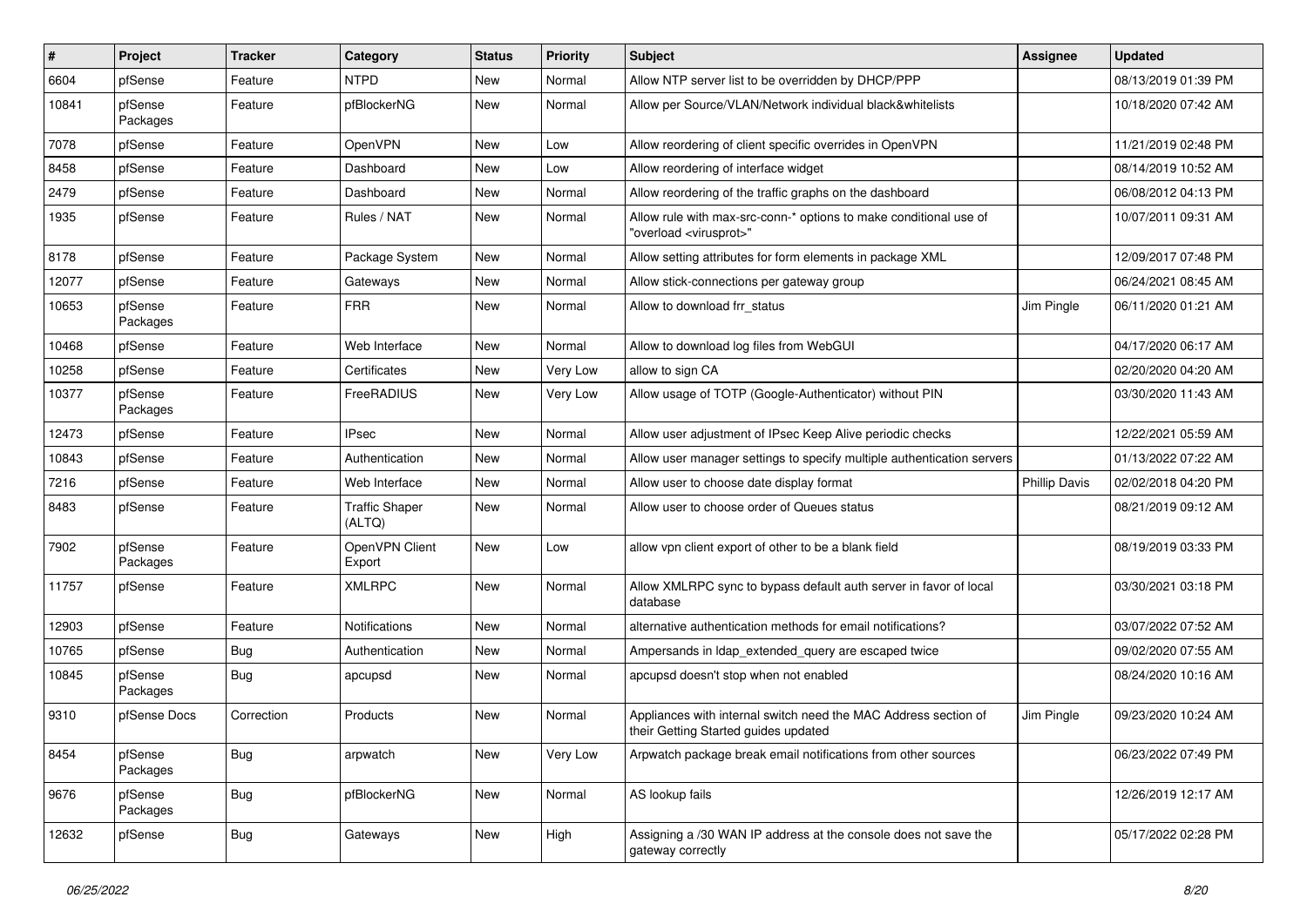| $\vert$ # | Project             | <b>Tracker</b> | Category                | <b>Status</b> | <b>Priority</b> | <b>Subject</b>                                                                              | Assignee             | <b>Updated</b>      |
|-----------|---------------------|----------------|-------------------------|---------------|-----------------|---------------------------------------------------------------------------------------------|----------------------|---------------------|
| 13289     | pfSense             | Bug            | Backup / Restore        | <b>New</b>    | Low             | Attempting to restore a 0 byte "config.xml" prints an error that the<br>file cannot be read |                      | 06/20/2022 10:46 AM |
| 7757      | pfSense             | Bug            | Backup / Restore        | <b>New</b>    | Normal          | Auto Config Backup fails to upload unless Default Gateway is up                             |                      | 08/16/2019 12:47 PM |
| 12553     | pfSense             | Feature        | Backup / Restore        | New           | Normal          | Auto Config Backup: Allow selecting multiple backups for deletion                           |                      | 02/22/2022 04:27 AM |
| 11572     | pfSense<br>Packages | Bug            | pfBlockerNG             | New           | High            | Auto created firewall rules have IPv4 as protocol only - even for IPv6<br>lists.            |                      | 06/25/2022 10:59 AM |
| 7602      | pfSense             | Feature        | <b>Operating System</b> | <b>New</b>    | Normal          | Auto-Create bootable USB for recovery                                                       |                      | 08/13/2019 09:50 AM |
| 7688      | pfSense             | Feature        | Backup / Restore        | <b>New</b>    | Low             | AutoConfigBackup - Info Icon - username only                                                |                      | 10/22/2017 10:46 AM |
| 9775      | pfSense             | Feature        | Backup / Restore        | <b>New</b>    | Normal          | AutoConfigBackup - Rolling per day/hour cap on changes, retention<br>policy                 |                      | 09/20/2019 09:19 AM |
| 4681      | pfSense             | Feature        | Backup / Restore        | <b>New</b>    | Normal          | AutoConfigBackup make a way to easily download a saved backup                               |                      | 08/16/2019 12:46 PM |
| 3053      | pfSense             | Feature        | Captive Portal          | <b>New</b>    | Normal          | Automatically add DHCP static addresses to CP passthru-mac                                  |                      | 06/21/2013 11:54 AM |
| 2443      | pfSense             | Feature        | <b>PPP</b> Interfaces   | <b>New</b>    | Normal          | Automatically start 3G usb interfaces upon plugin                                           |                      | 05/20/2012 05:37 PM |
| 11588     | pfSense             | Feature        | WireGuard               | <b>New</b>    | Low             | Automatically suggest next IP address in Wireguard interface subnet<br>when creating a peer |                      | 12/22/2021 03:35 AM |
| 5735      | pfSense             | Feature        | Aliases / Tables        | <b>New</b>    | Very Low        | Automaticaly add DHCP leases to alias list or make it readable in<br>selected fields        |                      | 08/21/2019 11:01 AM |
| 6390      | pfSense             | Todo           | Dashboard               | <b>New</b>    | Low             | Autoscale from Traffic Graph not correct size (big graphs)                                  |                      | 05/23/2016 01:38 PM |
| 9495      | pfSense<br>Packages | <b>Bug</b>     | AWS VPC                 | <b>New</b>    | Normal          | AWS VPC VPN wizard produces incorrect config (SHA256 should be<br>SHA <sub>1</sub> )        |                      | 08/19/2019 02:45 PM |
| 9497      | pfSense<br>Packages | Bug            | <b>AWS VPC</b>          | <b>New</b>    | Normal          | AWS VPN Wizard: WebGUI times out.                                                           |                      | 11/13/2019 10:07 AM |
| 10000     | pfSense             | Bug            | Dynamic DNS             | <b>New</b>    | Normal          | Azure Dynamic DNS A and AAAA Records for Apex Zone                                          |                      | 03/31/2020 09:03 AM |
| 13187     | pfSense             | Documentation  | Upgrade                 | <b>New</b>    | Normal          | Azure Frequently asked questions                                                            |                      | 05/20/2022 06:52 AM |
| 11223     | pfSense Docs        | Correction     | Products                | <b>New</b>    | Normal          | Azure Marketplace links are invalid                                                         | <b>Jared Dillard</b> | 02/03/2021 10:36 AM |
| 6608      | pfSense             | Feature        | Backup / Restore        | <b>New</b>    | Low             | backup and restore dhcp                                                                     |                      | 07/13/2016 04:09 PM |
| 11110     | pfSense             | Bug            | Backup / Restore        | New           | Normal          | Backup file should be checked before restoring a specific area                              |                      | 12/05/2020 02:50 PM |
| 286       | pfSense             | Feature        | Backup / Restore        | <b>New</b>    | Normal          | Backup/restore users individually                                                           |                      | 01/09/2021 03:48 PM |
| 12504     | pfSense             | Bug            | Interfaces              | <b>New</b>    | Normal          | BCM57412 NetXtreme-E 10Gb RDMA Ethernet controller issue                                    |                      | 11/05/2021 04:51 AM |
| 13256     | pfSense             | Feature        | DHCP (IPv4)             | <b>New</b>    | Normal          | Better handling of duplicate IPs in static DHCP assignments                                 |                      | 06/11/2022 04:51 PM |
| 11563     | pfSense<br>Packages | Bug            | <b>BIND</b>             | New           | High            | BIND GUI writes TXT records > 255 characters                                                |                      | 02/27/2021 07:11 AM |
| 11634     | pfSense<br>Packages | Regression     | <b>BIND</b>             | New           | Normal          | bind hangs when pfsense is reconnecting as an openypn client to a<br>TUN openvpn server     |                      | 03/14/2021 07:23 AM |
| 8197      | pfSense<br>Packages | Bug            | <b>BIND</b>             | <b>New</b>    | Normal          | BIND UI fails to properly update zone with inline DNSSEC signing<br>enabled                 |                      | 02/18/2019 05:23 PM |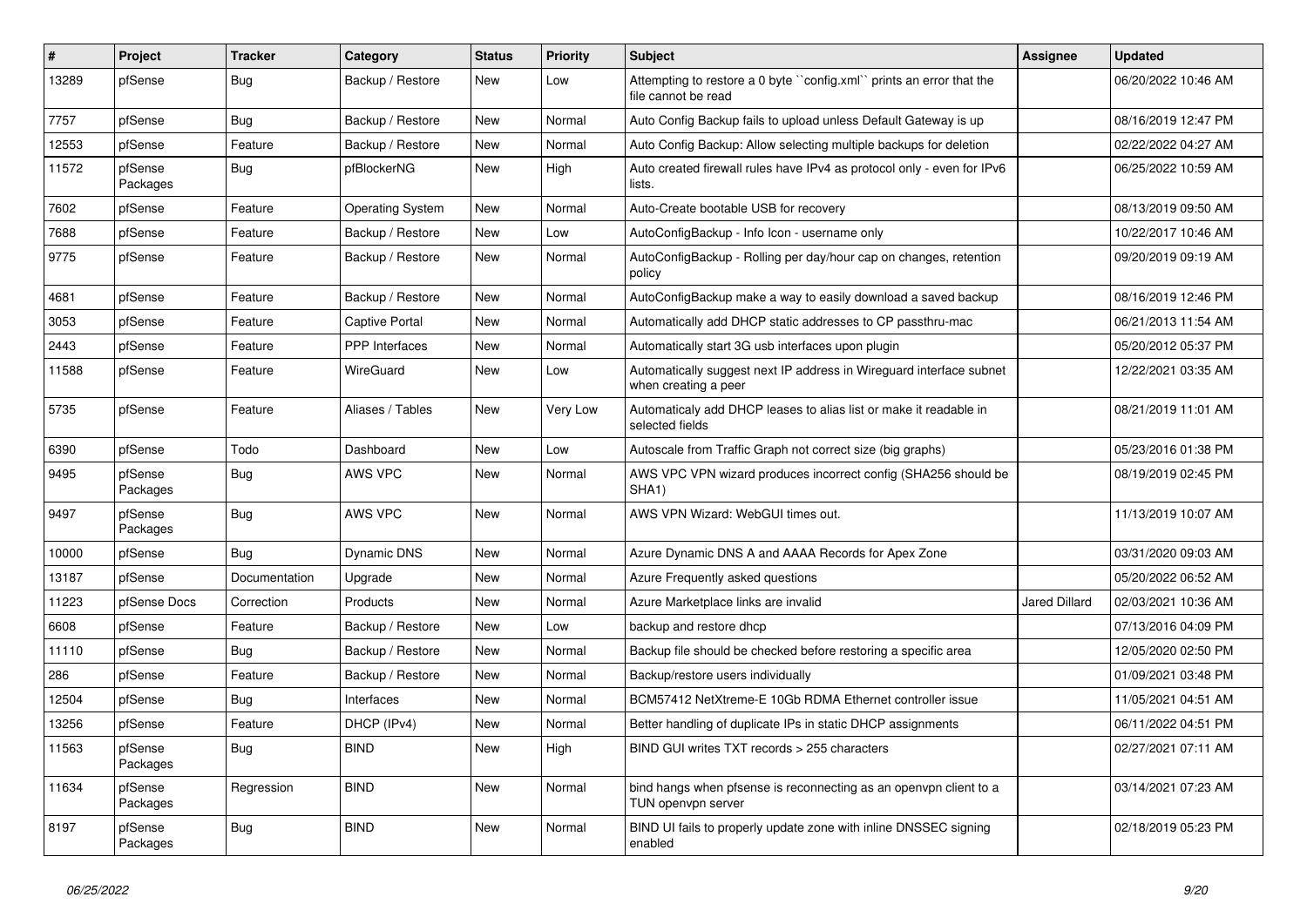| #     | Project             | <b>Tracker</b> | Category                        | <b>Status</b> | <b>Priority</b> | <b>Subject</b>                                                                                                          | Assignee            | <b>Updated</b>      |
|-------|---------------------|----------------|---------------------------------|---------------|-----------------|-------------------------------------------------------------------------------------------------------------------------|---------------------|---------------------|
| 11074 | pfSense<br>Packages | Bug            | <b>BIND</b>                     | New           | Low             | bind Zone Settings Zones, Save button opens "Confirmation required<br>to save changes"                                  |                     | 11/16/2020 11:08 AM |
| 10472 | pfSense<br>Packages | Feature        | Suricata                        | <b>New</b>    | Low             | Blocked host alert table break out by timestamp and type to allow<br>sorting by date                                    |                     | 04/17/2020 12:46 PM |
| 11742 | pfSense<br>Packages | <b>Bug</b>     | Suricata                        | <b>New</b>    | Normal          | Blocking / Unblocking is not working correctly.                                                                         |                     | 09/01/2021 11:08 AM |
| 7182  | pfSense             | Feature        | Dashboard                       | <b>New</b>    | Normal          | Break up System Widget on the Dashboard                                                                                 |                     | 08/21/2019 08:59 AM |
| 11139 | pfSense             | Documentation  | Interfaces                      | <b>New</b>    | Normal          | <b>Bridges and VLANs</b>                                                                                                |                     | 12/07/2020 12:32 PM |
| 13225 | pfSense             | <b>Bug</b>     | Interfaces                      | <b>New</b>    | Normal          | Bridges with QinQ interfaces not properly set up at boot                                                                | <b>Viktor Gurov</b> | 05/27/2022 08:19 AM |
| 11890 | pfSense<br>Packages | Feature        | New Package<br>Request          | New           | Normal          | Browser-based "clientless" VPN                                                                                          |                     | 05/05/2021 07:26 AM |
| 8324  | pfSense             | Bug            | Hardware / Drivers              | New           | Normal          | bxe cards require promisc for OSPF                                                                                      | Luiz Souza          | 05/25/2020 03:19 PM |
| 11925 | pfSense             | Bug            | OpenVPN                         | <b>New</b>    | Normal          | Calling-Station-Id always set to WAN IP                                                                                 |                     | 05/14/2021 09:27 AM |
| 4707  | pfSense             | Feature        | Rules / NAT                     | <b>New</b>    | Normal          | Can't override block port 0 rules in filter.inc                                                                         |                     | 08/13/2019 12:53 PM |
| 1620  | pfSense<br>Packages | Bug            | Squid                           | New           | Normal          | Can't use transparent proxy when using bridge.                                                                          |                     | 10/07/2021 04:19 AM |
| 12542 | pfSense             | <b>Bug</b>     | <b>Virtual IP Addresses</b>     | <b>New</b>    | Normal          | Cannot assign a same IPv6 Link-Local address to different interfaces                                                    |                     | 11/25/2021 01:41 AM |
| 8263  | pfSense             | Bug            | <b>Traffic Shaper</b><br>(ALTQ) | New           | Normal          | Cannot create a nonlinear `Link Share` service curve because of: "the<br>sum of the child bandwidth higher than parent" |                     | 11/05/2020 07:31 AM |
| 8614  | pfSense             | Bug            | DHCP (IPv4)                     | <b>New</b>    | Normal          | Cannot remove Additional BOOTP/DHCP Options                                                                             |                     | 08/21/2019 09:15 AM |
| 12737 | pfSense             | Bug            | Certificates                    | <b>New</b>    | Normal          | CApath is not defined by default in curl                                                                                |                     | 05/17/2022 02:30 PM |
| 7403  | pfSense<br>Packages | Bug            | FreeRADIUS                      | New           | Normal          | Captive Portal + freeradius2 + MySQL problems with German Umlaut                                                        |                     | 03/17/2017 09:12 AM |
| 11189 | pfSense             | Feature        | <b>Captive Portal</b>           | <b>New</b>    | Normal          | Captive Portal - Tarpit option                                                                                          |                     | 12/23/2020 06:44 PM |
| 7608  | pfSense<br>Packages | Feature        | FreeRADIUS                      | <b>New</b>    | Very Low        | Captive Portal amount of traffic Account + Free Radius+Mysql                                                            |                     | 05/28/2017 09:08 AM |
| 9970  | pfSense             | Feature        | Captive Portal                  | <b>New</b>    | Low             | Captive Portal and SAML2 Integration                                                                                    | Mauro Braggio       | 10/12/2020 07:39 AM |
| 9012  | pfSense<br>Packages | Bug            | Squid                           | <b>New</b>    | Very Low        | Captive Portal authentication in Squid Proxy Server does not work                                                       |                     | 10/12/2019 05:06 AM |
| 1831  | pfSense             | Feature        | <b>Captive Portal</b>           | New           | Normal          | Captive portal IPv6 support                                                                                             | Reid<br>Linnemann   | 05/25/2022 07:57 AM |
| 1675  | pfSense             | Bug            | Captive Portal                  | New           | Normal          | Captive portal logout problems with pop-up blockers.                                                                    | Jared Dillard       | 03/28/2016 01:37 PM |
| 2963  | pfSense             | Feature        | Captive Portal                  | New           | Normal          | Captive Portal MAC authentication request                                                                               |                     | 08/22/2017 09:09 PM |
| 9627  | pfSense             | Feature        | Captive Portal                  | New           | Normal          | Captive Portal only shows authenticated users                                                                           |                     | 08/14/2019 02:48 PM |
| 12357 | pfSense             | Bug            | Captive Portal                  | New           | Normal          | Captive Portal popup Logout button loads full login page in popup<br>when clicked                                       |                     | 10/27/2021 12:10 PM |
| 4724  | pfSense             | Feature        | Captive Portal                  | New           | Low             | Captive Portal Status Add Client Hostname                                                                               |                     | 05/22/2015 08:38 AM |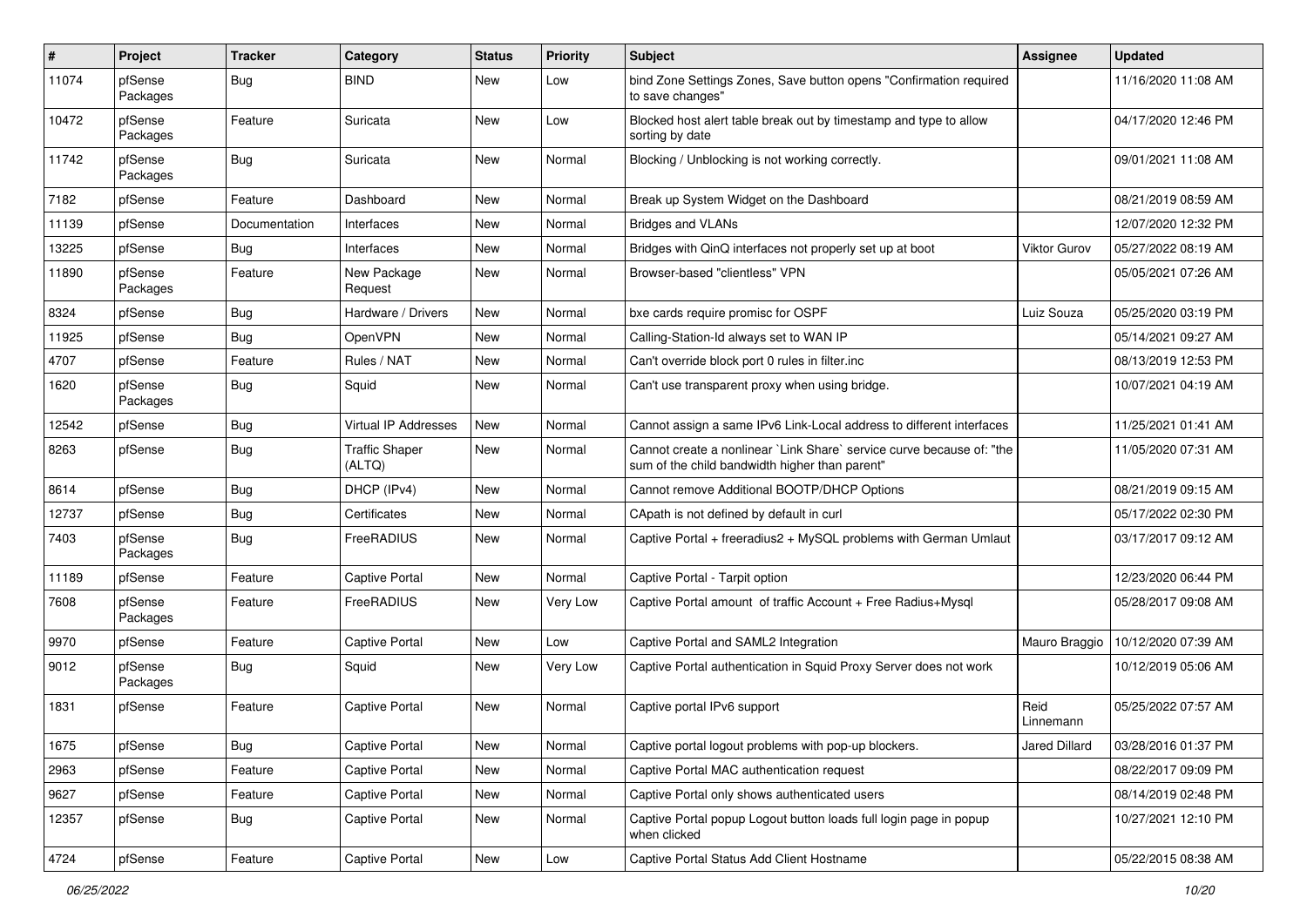| $\vert$ # | Project             | <b>Tracker</b> | Category                 | <b>Status</b> | <b>Priority</b> | <b>Subject</b>                                                                                                  | Assignee      | <b>Updated</b>      |
|-----------|---------------------|----------------|--------------------------|---------------|-----------------|-----------------------------------------------------------------------------------------------------------------|---------------|---------------------|
| 2573      | pfSense             | Feature        | <b>Captive Portal</b>    | <b>New</b>    | Normal          | Captive Portal support of RADIUS POD (Packet of Disconnect)                                                     |               | 10/17/2016 03:14 AM |
| 2025      | pfSense             | Feature        | <b>Captive Portal</b>    | <b>New</b>    | Normal          | Captive Portal: Easy accessible Logout page instead of Logout<br>pop-up window                                  |               | 02/06/2016 04:59 AM |
| 2545      | pfSense             | Feature        | <b>Captive Portal</b>    | <b>New</b>    | Low             | CaptivePortal: Custom "Re-authenticate every x minutes"                                                         |               | 07/08/2012 05:21 PM |
| 13222     | pfSense             | Bug            | UPnP/NAT-PMP             | <b>New</b>    | Normal          | CARP IP does not listen for NAT-PMP packets                                                                     |               | 05/26/2022 02:28 PM |
| 12581     | pfSense             | Regression     | DHCP (IPv6)              | <b>New</b>    | Normal          | CARP IPv6 assigned address does not get advertised to endpoints<br>with RADV                                    |               | 12/16/2021 02:34 PM |
| 5567      | pfSense             | Feature        | Dashboard                | <b>New</b>    | Low             | CARP status widget does not update in real time                                                                 |               | 08/20/2019 03:33 PM |
| 12382     | pfSense             | Regression     | OpenVPN                  | <b>New</b>    | Normal          | Certificate Depth checking creates OpenVPN micro-outages every<br>time a user authenticates after 2.5.2 upgrade |               | 01/17/2022 04:17 AM |
| 11203     | pfSense             | Bug            | Certificates             | <b>New</b>    | Normal          | certificate manager very slow                                                                                   |               | 12/31/2020 11:57 AM |
| 10729     | pfSense             | <b>Bug</b>     | Package System           | <b>New</b>    | Normal          | Certificate verification failed for pkg.freebsd.org                                                             |               | 07/05/2020 01:12 AM |
| 13294     | pfSense             | Feature        | Gateways                 | New           | Low             | Change gateway name                                                                                             |               | 06/22/2022 06:07 PM |
| 13110     | pfSense             | Bug            | CARP                     | <b>New</b>    | Very Low        | changing CARP VIP address does not update outbound NAT<br>interface IP                                          |               | 05/03/2022 02:52 PM |
| 11169     | pfSense             | Feature        | Interfaces               | New           | Very Low        | Changing interface index order                                                                                  |               | 12/17/2020 05:44 AM |
| 12183     | pfSense             | Regression     | Interfaces               | New           | Low             | Changing MAC address for PPP parent interface stopped working                                                   |               | 04/20/2022 04:16 PM |
| 12539     | pfSense             | Bug            | Interfaces               | <b>New</b>    | Low             | Changing VLAN ID for LAN interface in assignments silently fails.                                               |               | 11/23/2021 04:12 AM |
| 13014     | pfSense             | <b>Bug</b>     | <b>IPsec</b>             | <b>New</b>    | Normal          | Charon vici can get in a bad state                                                                              | Mateusz Guzik | 05/24/2022 05:05 PM |
| 5786      | pfSense             | Bug            | Web Interface            | <b>New</b>    | Normal          | Check WebConfigurator port for conflicts                                                                        |               | 04/21/2022 12:39 PM |
| 10645     | pfSense             | Feature        | Package System           | New           | Very Low        | Choosing active repo after restoring config but before starting pkgs<br>auto-installing                         |               | 09/22/2020 01:04 PM |
| 11625     | pfSense             | Feature        | OpenVPN                  | <b>New</b>    | Normal          | Cisco-AVPair aliases support                                                                                    |               | 03/05/2021 12:35 AM |
| 13137     | pfSense<br>Packages | Feature        | pfBlockerNG              | New           | Normal          | ckuethe/doh-blocklist.txt add to DoH feeds                                                                      |               | 05/07/2022 02:39 AM |
| 13073     | pfSense<br>Packages | <b>Bug</b>     | Squid                    | <b>New</b>    | Normal          | ClamAV - clamd dies with high CPU load and thus the C-ICAP of<br>squid-reverse proxy causes http:500 errors     |               | 04/19/2022 05:38 AM |
| 12922     | pfSense             | Bug            | DHCP (IPv4)              | <b>New</b>    | Normal          | Classless static routes received on DHCP WAN can override chosen<br>default gateway                             |               | 03/28/2022 10:08 AM |
| 11363     | pfSense             | Bug            | Installer                | <b>New</b>    | Normal          | Clean Install 2.5.0 fails due to hardware incompability                                                         |               | 02/04/2021 11:06 AM |
| 13250     | pfSense             | Todo           | DHCP (IPv4)              | <b>New</b>    | Very Low        | Clean up DHCP Server option language                                                                            | Jim Pingle    | 06/06/2022 07:32 AM |
| 8694      | pfSense             | Feature        | Authentication           | <b>New</b>    | Very Low        | Client CA Auth for PFSense WebGui                                                                               |               | 08/21/2019 09:25 AM |
| 12188     | pfSense<br>Packages | Bug            | OpenVPN Client<br>Export | <b>New</b>    | Normal          | client export breaks multi remote configurations                                                                |               | 10/02/2021 05:58 PM |
| 6470      | pfSense<br>Packages | Feature        | New Package<br>Request   | New           | Normal          | CloudFlare Integration Module                                                                                   |               | 08/13/2019 01:23 PM |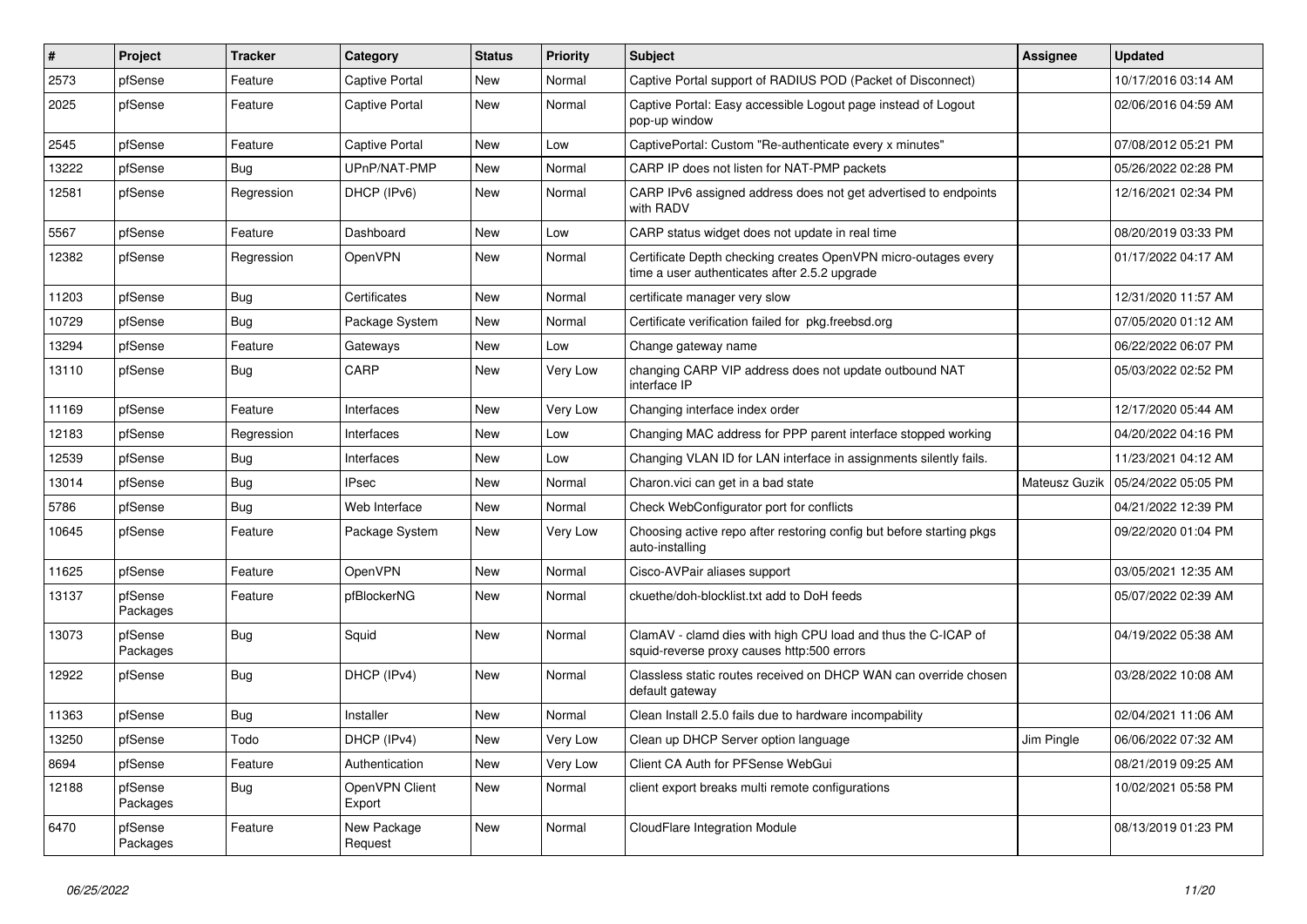| #     | Project             | <b>Tracker</b>     | Category                            | <b>Status</b> | <b>Priority</b> | <b>Subject</b>                                                                                | Assignee            | <b>Updated</b>      |
|-------|---------------------|--------------------|-------------------------------------|---------------|-----------------|-----------------------------------------------------------------------------------------------|---------------------|---------------------|
| 12942 | pfSense             | Bug                | Gateways                            | <b>New</b>    | Normal          | Code to kill states for old gateway when reconnecting an interface is<br>incorrect            | Jim Pingle          | 03/22/2022 01:25 PM |
| 7988  | pfSense             | Feature            | Web Interface                       | New           | Normal          | Compact Theme based on Compact-RED with the default theme<br>colors.                          |                     | 10/23/2017 05:34 AM |
| 6602  | pfSense             | Feature            | User Manager /<br>Privileges        | <b>New</b>    | Normal          | Config writes denied via "deny config write" permission should notify<br>as such              |                     | 08/20/2019 03:43 PM |
| 12214 | pfSense Docs        | Todo               | General                             | <b>New</b>    | Low             | Connect to WebGui.                                                                            |                     | 08/05/2021 04:39 AM |
| 8279  | pfSense<br>Packages | Feature            | pfBlockerNG                         | <b>New</b>    | Normal          | Consider adding a new option to the Rule Order                                                |                     | 08/20/2019 09:00 AM |
| 11270 | pfSense             | Feature            | <b>VPN (Multiple Types)</b>         | <b>New</b>    | Low             | Consider integrating Nebula mesh VPN                                                          |                     | 01/20/2021 03:34 PM |
| 6022  | pfSense<br>Packages | Feature            | New Package<br>Request              | <b>New</b>    | Normal          | Consider MLVPN for bonded VPN                                                                 |                     | 01/30/2021 05:24 PM |
| 6960  | pfSense             | Feature            | DHCP (IPv4)                         | <b>New</b>    | Normal          | Consider replacing ISC DHCP server with KEA DHCP                                              |                     | 09/24/2020 01:59 PM |
| 10404 | pfSense             | Feature            | <b>NTPD</b>                         | <b>New</b>    | Normal          | Consider using chrony for NTP services                                                        |                     | 11/23/2021 06:59 PM |
| 12850 | pfSense             | Bug                | Routing                             | <b>New</b>    | Low             | Console error during boot: "route: route has not been found"                                  |                     | 02/22/2022 08:27 AM |
| 9149  | pfSense             | <b>Bug</b>         | Package System                      | <b>New</b>    | Low             | Continued issues with /tmp and /var in RAM on 2.4                                             |                     | 11/24/2018 11:56 AM |
| 10530 | pfSense             | Bug                | Upgrade                             | <b>New</b>    | Normal          | Convert config version to be based on product version                                         |                     | 04/21/2022 12:39 PM |
| 12909 | pfSense<br>Packages | Feature            | Suricata                            | <b>New</b>    | Normal          | Convert Suricata GeoIP Lookup feature on ALERTS tab to use local<br>GeoIP2 database           | <b>Viktor Gurov</b> | 03/07/2022 08:28 AM |
| 11268 | pfSense             | Bug                | Web Interface                       | <b>New</b>    | Normal          | Cookie named 'id' prevents Edit form fields being set properly                                |                     | 09/03/2021 06:16 AM |
| 12978 | pfSense Docs        | Correction         | Monitoring                          | <b>New</b>    | Normal          | Correction to iftop section of Monitoring Bandwidth Usage                                     | Jim Pingle          | 03/23/2022 11:18 AM |
| 12467 | pfSense             | Bug                | Captive Portal                      | <b>New</b>    | Normal          | CP error on client disconnect after reboot                                                    |                     | 10/17/2021 05:35 AM |
| 6295  | pfSense             | <b>Bug</b>         | <b>Traffic Shaper</b><br>(Limiters) | New           | Normal          | Crash upon applying CODELQ to untagged parent interface when<br>also applied to daughter VLAN | Luiz Souza          | 08/20/2019 02:44 PM |
| 6215  | pfSense             | Feature            | Web Interface                       | <b>New</b>    | Normal          | Create consistent UI for admin access security                                                |                     | 04/20/2016 03:05 PM |
| 12804 | pfSense Docs        | <b>New Content</b> | General                             | <b>New</b>    | Very Low        | Create Slack documentation                                                                    |                     | 02/15/2022 04:59 PM |
| 9889  | pfSense             | Bug                | Certificates                        | <b>New</b>    | Very Low        | CRL check for Intermediate CA CRLs fails                                                      | Jim Pingle          | 11/08/2019 11:03 AM |
| 4472  | pfSense             | Feature            | Build / Release                     | <b>New</b>    | Normal          | Cryptographically sign every (sub-)release                                                    |                     | 08/13/2019 12:53 PM |
| 6803  | pfSense             | Bug                | Web Interface                       | <b>New</b>    | Normal          | CSRF timeout occurs when it (probably) shouldn't                                              |                     | 11/03/2016 09:43 PM |
| 7943  | pfSense             | <b>Bug</b>         | Web Interface                       | <b>New</b>    | Normal          | CSS Overflow Fix for Drop Down Menus in webConfigurator                                       |                     | 11/21/2020 02:54 PM |
| 11352 | pfSense             | Bug                | FreeBSD                             | New           | Low             | CTF types > 2^15 in the pfSense kernel config results in DTrace<br>failing                    | Scott Long          | 03/17/2021 02:52 AM |
| 5619  | pfSense             | Feature            | <b>Operating System</b>             | <b>New</b>    | Normal          | Curl with ARES support                                                                        |                     | 08/13/2019 02:56 PM |
| 11573 | pfSense<br>Packages | Feature            | New Package<br>Request              | <b>New</b>    | Normal          | <b>Custom Commands</b>                                                                        |                     | 03/16/2021 07:28 PM |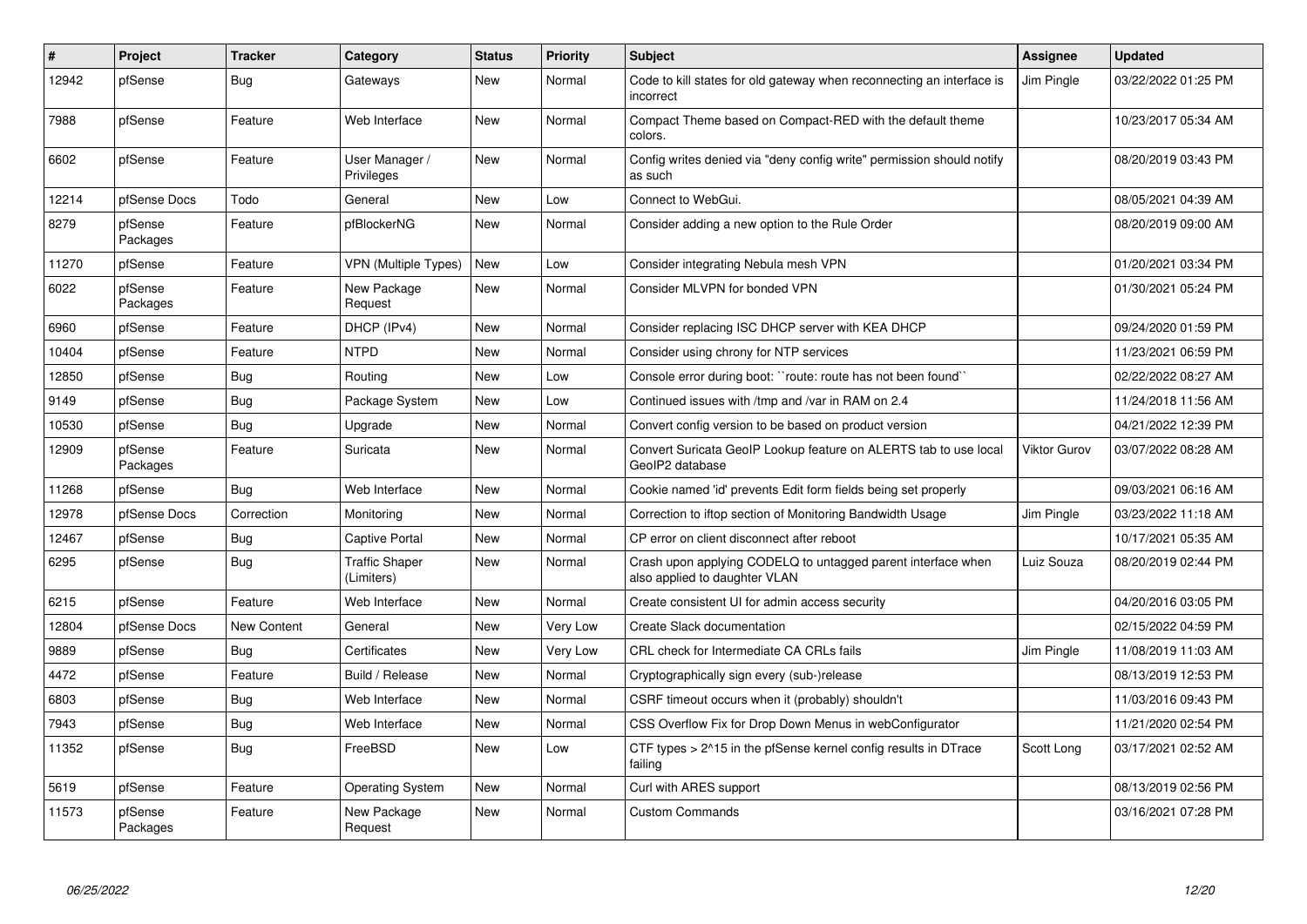| #     | Project             | <b>Tracker</b> | Category                    | <b>Status</b> | <b>Priority</b> | <b>Subject</b>                                                                                   | Assignee             | <b>Updated</b>      |
|-------|---------------------|----------------|-----------------------------|---------------|-----------------|--------------------------------------------------------------------------------------------------|----------------------|---------------------|
| 13200 | pfSense<br>Packages | Feature        | pfBlockerNG                 | <b>New</b>    | Normal          | Custom DNS Servers for Alert settings                                                            |                      | 05/23/2022 06:16 AM |
| 13044 | pfSense<br>Packages | Feature        | Mail report                 | <b>New</b>    | Normal          | Customized reporting                                                                             |                      | 04/11/2022 09:22 AM |
| 13198 | pfSense<br>Packages | Feature        | pfBlockerNG                 | <b>New</b>    | Normal          | Dark Theme Styling issues - Alerts White bar                                                     |                      | 05/23/2022 06:05 AM |
| 9677  | pfSense             | Bug            | Dashboard                   | New           | Normal          | Dashboard hangs when widget needs data from a remote host which<br>is down                       |                      | 08/13/2019 09:15 AM |
| 12573 | pfSense<br>Packages | Feature        | New Package<br>Request      | <b>New</b>    | Normal          | Dashboard widget with external connection map                                                    | aleksei<br>prokofiev | 12/07/2021 07:38 AM |
| 10601 | pfSense<br>Packages | Bug            | Status Monitoring           | New           | Normal          | Dashboard->Traffic Graphs Scale is capped for outbound                                           |                      | 05/29/2020 10:13 AM |
| 8406  | pfSense             | Bug            | <b>Dynamic DNS</b>          | <b>New</b>    | Normal          | DDNS IPV6 Cloudflare Client does not detect PPOE address                                         |                      | 03/31/2018 11:56 AM |
| 3534  | pfSense             | Feature        | DHCP (IPv4)                 | <b>New</b>    | Normal          | DDNS using arbitrary zone primary                                                                |                      | 07/08/2014 11:40 AM |
| 11177 | pfSense             | Bug            | Dynamic DNS                 | New           | Normal          | DDNSv6 not using Check IP Services                                                               |                      | 12/21/2020 05:02 AM |
| 13159 | pfSense             | Todo           | Web Interface               | <b>New</b>    | Very Low        | Decrease distance between img-buttons in webGUI to eliminate<br>mistake entry                    |                      | 05/14/2022 06:52 AM |
| 10160 | pfSense<br>Packages | Feature        | New Package<br>Request      | New           | Normal          | Dedicated Maxmind GeoIP package including license registration                                   |                      | 01/03/2020 10:31 PM |
| 13195 | pfSense<br>Packages | Feature        | pfBlockerNG                 | <b>New</b>    | Normal          | Dedicated website for Feed mangement - Community Driven                                          |                      | 05/23/2022 05:22 AM |
| 10144 | pfSense             | Feature        | Web Interface               | <b>New</b>    | Low             | Default Sort Order, DHCP Leases                                                                  |                      | 12/31/2019 06:47 PM |
| 12509 | pfSense             | Bug            | OpenVPN                     | New           | Normal          | Deffered authentication does not work with auth-gen-token<br>external-auth or pusk "auth-token"  |                      | 11/08/2021 04:01 AM |
| 8836  | pfSense<br>Packages | Feature        | FreeRADIUS                  | <b>New</b>    | Normal          | Define Idap group vlan assignment in users file                                                  |                      | 08/26/2018 07:53 AM |
| 12451 | pfSense             | Bug            | <b>Virtual IP Addresses</b> | New           | Normal          | deleteVIP() does not check RFC2136 Update Source                                                 |                      | 10/13/2021 10:06 AM |
| 13263 | pfSense             | <b>Bug</b>     | DHCP (IPv4)                 | New           | Low             | Deleting a static DHCP entry when the related IP is not in the arp<br>table spams the log        |                      | 06/10/2022 11:18 AM |
| 13102 | pfSense             | Bug            | <b>IPsec</b>                | <b>New</b>    | Normal          | Deleting an IPSec tunnel doesn't destroy the SA (SADs/SPDs),<br>causes crash in status_ipsec.php | Viktor Gurov         | 05/20/2022 01:07 PM |
| 10822 | pfSense             | <b>Bug</b>     | DHCP (IPv6)                 | <b>New</b>    | Normal          | Deprecated IPv6 prefix won't be announced as deprecated to clients                               |                      | 08/10/2020 09:23 AM |
| 11092 | pfSense<br>Packages | Feature        | pfBlockerNG                 | New           | Normal          | Detecting DNS tunneling                                                                          |                      | 11/21/2020 04:53 AM |
| 13273 | pfSense             | <b>Bug</b>     | DHCP (IPv4)                 | New           | Normal          | dhclient can use conflicting recorded leases                                                     |                      | 06/14/2022 11:07 AM |
| 13217 | pfSense             | <b>Bug</b>     | DHCP (IPv4)                 | New           | Normal          | dhclient using default pid file location which does not exist                                    | <b>Viktor Gurov</b>  | 05/26/2022 08:09 AM |
| 6845  | pfSense             | Feature        | Interfaces                  | New           | Normal          | DHCP / DHCPv6 WAN client status page                                                             |                      | 08/19/2019 12:37 PM |
| 8526  | pfSense             | Bug            | Interfaces                  | New           | Normal          | DHCP client ignores server replies when 802.1g tagging is used                                   |                      | 08/14/2019 10:52 AM |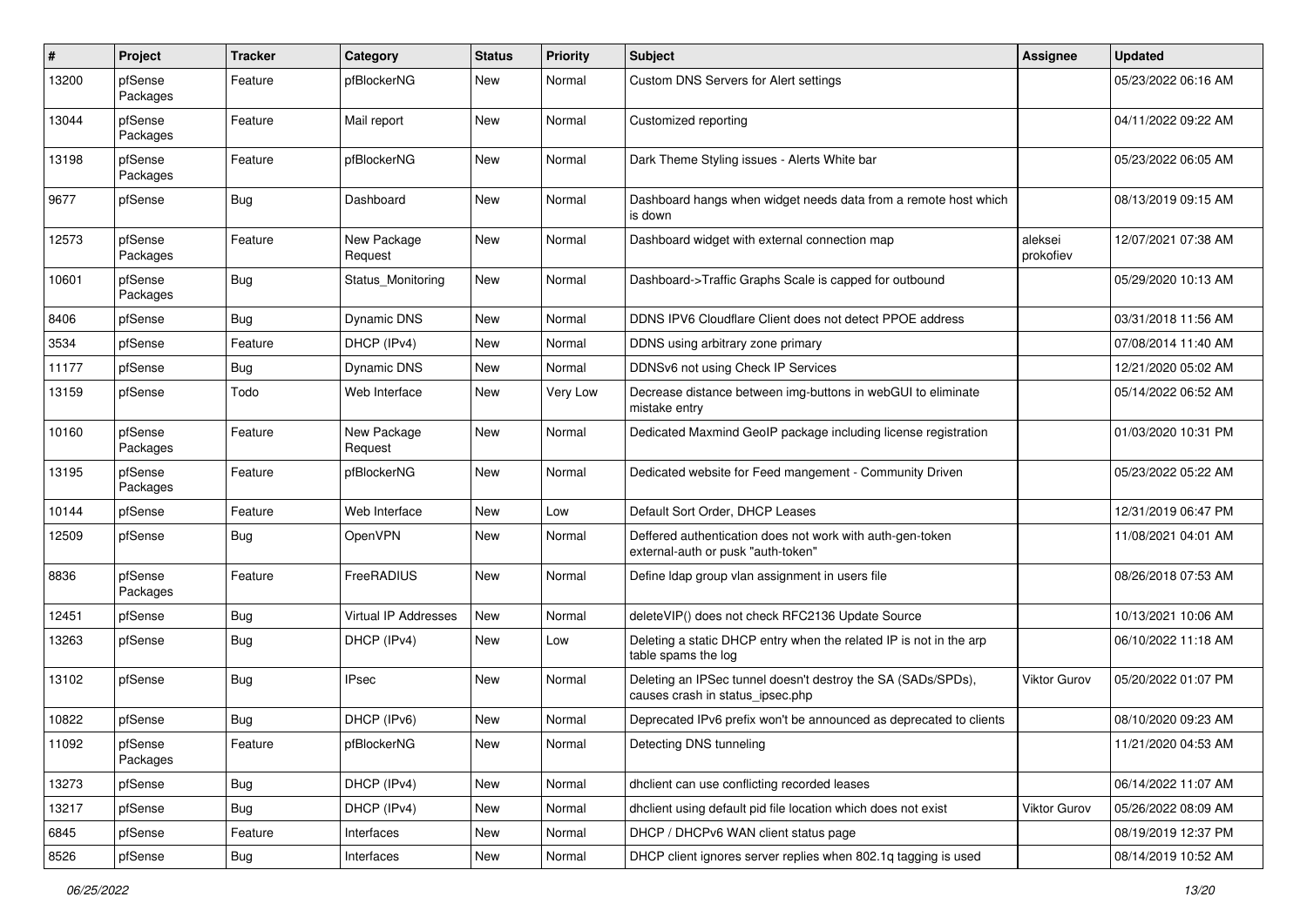| #     | Project             | <b>Tracker</b> | Category                            | <b>Status</b> | <b>Priority</b> | Subject                                                                                       | Assignee | <b>Updated</b>      |
|-------|---------------------|----------------|-------------------------------------|---------------|-----------------|-----------------------------------------------------------------------------------------------|----------|---------------------|
| 13279 | pfSense             | <b>Bug</b>     | Interfaces                          | New           | Normal          | DHCP config override affects Gateway installation.                                            |          | 06/17/2022 07:25 AM |
| 10345 | pfSense             | Feature        | DHCP (IPv4)                         | New           | Normal          | DHCP lease distinction between online and offline                                             |          | 03/16/2020 07:56 AM |
| 10250 | pfSense             | Feature        | DHCP (IPv4)                         | New           | Very Low        | DHCP lease view by interface                                                                  |          | 02/11/2020 07:47 AM |
| 10280 | pfSense             | Feature        | Dashboard                           | New           | Low             | <b>DHCP Leases widget</b>                                                                     |          | 11/07/2020 09:18 PM |
| 12067 | pfSense             | <b>Bug</b>     | DHCP (IPv4)                         | New           | Very Low        | <b>DHCP Monitoring Statistics Error</b>                                                       |          | 06/21/2021 08:39 AM |
| 7329  | pfSense             | <b>Bug</b>     | <b>DNS Forwarder</b>                | New           | Low             | DHCP Not Updating DNS                                                                         |          | 01/21/2022 09:16 PM |
| 8879  | pfSense             | Feature        | DHCP (IPv4)                         | New           | Very Low        | DHCP options ADD force options                                                                |          | 09/07/2018 09:14 AM |
| 4680  | pfSense             | <b>Bug</b>     | <b>DHCP Relay</b>                   | <b>New</b>    | Normal          | DHCP relay does not work with DHCP server on other end of<br>OpenVPN tunnel                   |          | 05/05/2015 06:55 PM |
| 12508 | pfSense             | <b>Bug</b>     | <b>DHCP Relay</b>                   | <b>New</b>    | Normal          | DHCP Relay over VPN                                                                           |          | 11/06/2021 11:25 AM |
| 11149 | pfSense             | <b>Bug</b>     | <b>DHCP Relay</b>                   | New           | Normal          | DHCP relay won't start with DHCP server behind gateway                                        |          | 03/22/2021 05:13 AM |
| 11004 | pfSense             | Feature        | DHCP (IPv4)                         | New           | Low             | DHCP reservations with no IP address show entries in DHCP leases                              |          | 10/26/2020 07:22 AM |
| 3404  | pfSense             | <b>Bug</b>     | DHCP (IPv4)                         | New           | Normal          | DHCP Server Fails to Start on Interfaces that are Slow to Come<br>Online During Boot          |          | 02/11/2014 05:09 PM |
| 12947 | pfSense             | Bug            | DHCP (IPv6)                         | <b>New</b>    | Normal          | DHCP6 client does not take any action if the interface IPv6 address<br>changes during renewal |          | 06/19/2022 09:34 PM |
| 8173  | pfSense             | Feature        | Interfaces                          | New           | Normal          | dhcp6c - RAW Options                                                                          |          | 05/29/2022 05:34 PM |
| 6691  | pfSense             | <b>Bug</b>     | DHCP (IPv6)                         | <b>New</b>    | Normal          | dhcp6c quits after only two tries if no response was received                                 |          | 12/07/2020 04:25 PM |
| 13237 | pfSense             | <b>Bug</b>     | DHCP (IPv6)                         | New           | Normal          | dhcp6c script cannot be executed safely                                                       |          | 06/01/2022 11:20 AM |
| 2983  | pfSense             | Feature        | DHCP (IPv4)                         | New           | Normal          | DHCPD: Add vendor-class-identifier and MAC-OIDs                                               |          | 05/29/2020 09:24 PM |
| 6051  | pfSense             | <b>Bug</b>     | DHCP (IPv6)                         | <b>New</b>    | Normal          | DHCPv6 Client Failure for additional WAN Address causes<br>2-seconds-service-restart-loop     |          | 12/03/2020 01:08 AM |
| 10715 | pfSense             | Bug            | <b>DHCP Relay</b>                   | <b>New</b>    | Normal          | DHCPv6 relay always uses the "first" IPv6 address of an interface                             |          | 06/29/2020 05:01 AM |
| 5950  | pfSense             | Feature        | DHCP (IPv6)                         | New           | Normal          | DHCPv6 Server support for PD of PD-obtained networks                                          |          | 03/04/2016 03:04 AM |
| 12602 | pfSense             | Feature        | Dynamic DNS                         | New           | Normal          | DHCPv6 should allow DDNS Client updates for hosts                                             |          | 12/15/2021 11:00 AM |
| 8435  | pfSense             | <b>Bug</b>     | Interfaces                          | New           | Normal          | DHCPv6 unusable in certain circumstances (US AT&T Fiber, etc.)                                |          | 08/14/2019 10:52 AM |
| 1883  | pfSense             | Feature        | <b>Traffic Shaper</b><br>(Limiters) | New           | Normal          | Diag > Limiter Info presentation enhancement                                                  |          | 08/20/2019 03:46 PM |
| 12791 | pfSense Docs        | New Content    | Diagnostics                         | <b>New</b>    | Normal          | Diagnostic Information for Support (pfSense)                                                  |          | 02/13/2022 08:49 PM |
| 9343  | pfSense             | Bug            | DHCP (IPv4)                         | New           | Normal          | diag arp.php times out with large DHCPD leases table                                          |          | 08/14/2019 01:19 PM |
| 7590  | pfSense             | <b>Bug</b>     | Diagnostics                         | New           | Normal          | diag edit do not save when nothing to sae (in directory browse view)                          |          | 05/20/2017 05:04 PM |
| 7589  | pfSense             | <b>Bug</b>     | Diagnostics                         | New           | Normal          | diag edit.php old print info box                                                              |          | 05/20/2017 05:02 PM |
| 8232  | pfSense<br>Packages | Feature        | haproxy                             | New           | Normal          | different ssl options based on the sni name                                                   |          | 01/30/2019 10:36 AM |
| 7476  | pfSense             | i Bug          | Logging                             | New           | Normal          | Dirty buffer used to build log messages?                                                      |          | 04/17/2017 09:51 PM |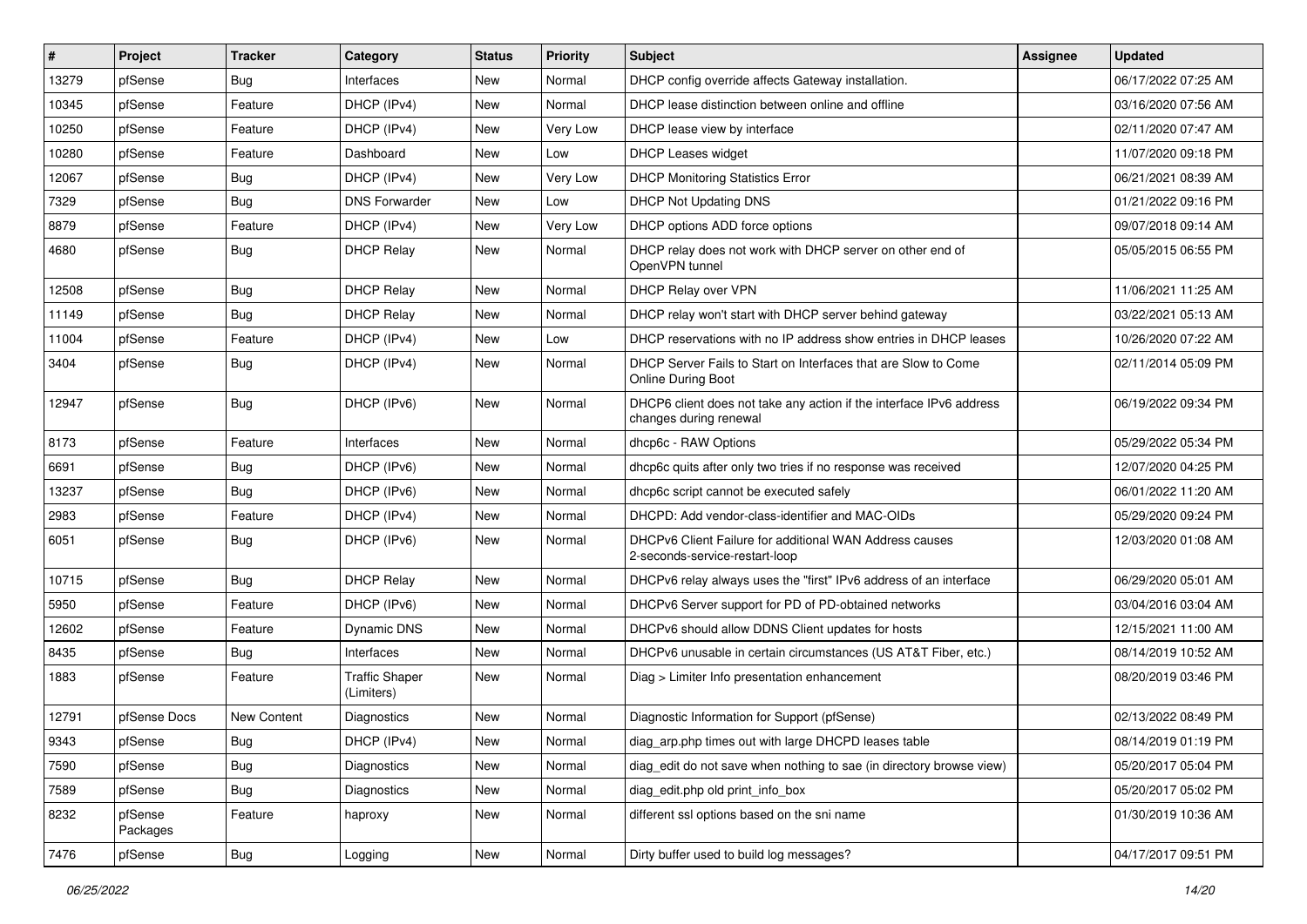| #     | Project             | <b>Tracker</b> | Category               | <b>Status</b> | <b>Priority</b> | Subject                                                                                           | Assignee              | <b>Updated</b>      |
|-------|---------------------|----------------|------------------------|---------------|-----------------|---------------------------------------------------------------------------------------------------|-----------------------|---------------------|
| 12782 | pfSense             | Todo           | Build / Release        | New           | Normal          | Disable compatibility flag                                                                        | <b>Brad Davis</b>     | 05/17/2022 02:33 PM |
| 10464 | pfSense             | Todo           | Upgrade                | New           | Low             | Disallow package updates when a system update is available                                        |                       | 04/21/2022 12:39 PM |
| 7314  | pfSense             | Bug            | <b>RRD Graphs</b>      | New           | Low             | Discrepancy in ntp monitoring view                                                                |                       | 02/24/2017 08:37 PM |
| 6789  | pfSense<br>Packages | Feature        | Squid                  | New           | Normal          | disgest_ldap_auth                                                                                 |                       | 08/13/2019 09:57 AM |
| 2367  | pfSense             | Bug            | Rules / NAT            | New           | Normal          | display negate rules in firewall rules php and evaluate when added                                |                       | 05/07/2012 06:11 PM |
| 7441  | pfSense             | Feature        | DHCP (IPv4)            | New           | Low             | Display start/end times for Static Mapping leases on DHCP<br>Leases/DHCPv6 Leases                 |                       | 08/21/2019 10:48 AM |
| 13138 | pfSense<br>Packages | Feature        | pfBlockerNG            | New           | Normal          | DNS over HTTPS/TLS Blocking should be removed from SafeSearch                                     |                       | 05/07/2022 02:52 AM |
| 13254 | pfSense             | <b>Bug</b>     | <b>DNS Resolver</b>    | New           | Normal          | DNS resolver does not update "unbound.conf" file during link down<br>events                       |                       | 06/08/2022 07:55 AM |
| 1819  | pfSense             | <b>Bug</b>     | <b>DNS Resolver</b>    | New           | Normal          | DNS Resolver Not Registering DHCP Server Specified Domain<br>Name                                 | Luiz Souza            | 04/28/2022 01:53 PM |
| 6103  | pfSense             | Feature        | <b>DNS Resolver</b>    | New           | Normal          | DNS Resolver Outgoing Interfaces should be able to use Gateway<br>Groups                          |                       | 10/21/2019 08:02 AM |
| 12924 | pfSense<br>Packages | Bug            | WireGuard              | New           | Normal          | DNS Resolver WireGuard ACL Inconsistency                                                          | Christian<br>McDonald | 04/10/2022 10:36 AM |
| 7453  | pfSense<br>Packages | <b>Bug</b>     | <b>ACME</b>            | New           | Normal          | DNS-ovh need to save or display consumer key                                                      |                       | 04/06/2017 10:54 AM |
| 11099 | pfSense<br>Packages | Feature        | pfBlockerNG            | New           | Normal          | DNSBL blocking by schedule                                                                        |                       | 11/25/2020 12:12 AM |
| 13236 | pfSense Docs        | Todo           | Products               | New           | Normal          | Document link speed limitations with igc and ix on 6100/4100                                      |                       | 05/31/2022 05:53 PM |
| 12565 | pfSense Docs        | New Content    | OpenVPN                | New           | Normal          | Document new "Duplicate Connection Limit" option on OpenVPN<br>server instances                   | Jim Pingle            | 12/06/2021 08:07 AM |
| 9369  | pfSense Docs        | New Content    | Packages               | New           | Normal          | Document remaining packages                                                                       | Jim Pingle            | 04/14/2021 03:39 PM |
| 11147 | pfSense             | <b>Bug</b>     | <b>Dynamic DNS</b>     | <b>New</b>    | Normal          | Domeneshop DynDNS IPv4 and IPv6                                                                   |                       | 12/09/2020 11:47 PM |
| 8192  | pfSense             | <b>Bug</b>     | Gateway Monitoring     | New           | Low             | dpinger - Change in ISP link-local IPv6 address drops connectivity                                | Luiz Souza            | 11/05/2020 07:31 AM |
| 13267 | pfSense             | <b>Bug</b>     | OpenVPN                | New           | Normal          | dpinger continues to run on OpenVPN gateway after OpenVPN<br>service is stopped.                  |                       | 06/12/2022 02:49 PM |
| 7903  | pfSense<br>Packages | Feature        | New Package<br>Request | New           | Normal          | Duo ssh package                                                                                   |                       | 01/16/2021 12:44 AM |
| 12894 | pfSense Plus        | <b>Bug</b>     | Certificates           | New           | Low             | duplicating freshly created certificates through refreshing                                       |                       | 03/03/2022 02:35 PM |
| 8432  | pfSense             | Bug            | Dynamic DNS            | New           | Normal          | Dynamic DNS Client gives an error that it can't find IPv6 address<br>when WAN interface is a LAGG |                       | 09/17/2020 05:23 AM |
| 11084 | pfSense             | Feature        | Dynamic DNS            | New           | Normal          | Dynamic DNS include option to specify virtual IP addresses                                        |                       | 11/19/2020 01:26 PM |
| 7418  | pfSense             | Feature        | Dynamic DNS            | New           | Normal          | Dynamic dns should be sorted interface name                                                       |                       | 08/21/2019 08:58 AM |
| 7551  | pfSense             | Bug            | Rules / NAT            | New           | Normal          | Dynamic IPsec endpoints not added to rule set after WAN down/up                                   |                       | 05/16/2017 02:26 PM |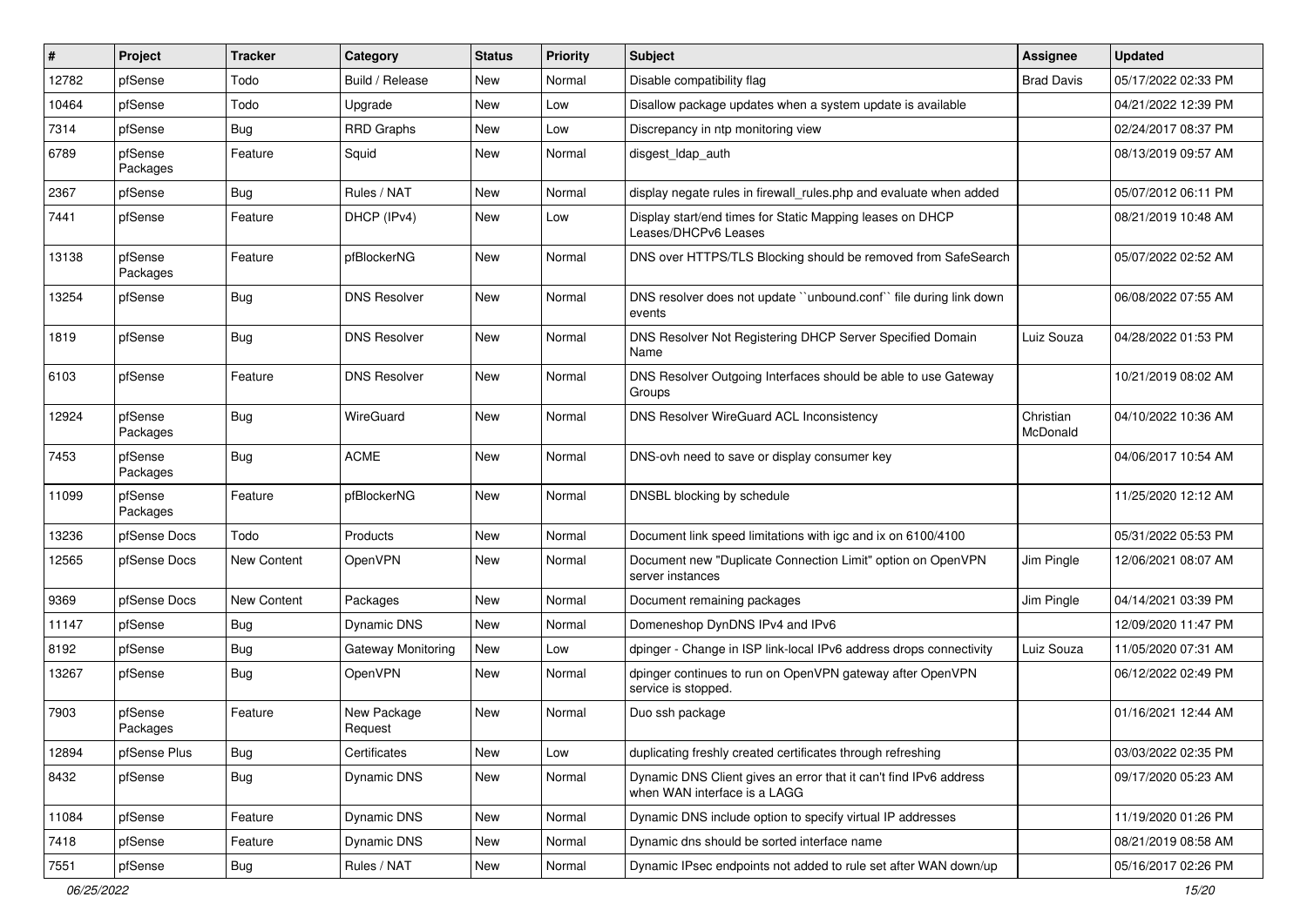| #     | Project             | <b>Tracker</b> | Category                        | <b>Status</b> | <b>Priority</b> | <b>Subject</b>                                                                                 | <b>Assignee</b>     | <b>Updated</b>      |
|-------|---------------------|----------------|---------------------------------|---------------|-----------------|------------------------------------------------------------------------------------------------|---------------------|---------------------|
| 13240 | pfSense             | <b>Bug</b>     | Rules / NAT                     | <b>New</b>    | Normal          | Dynamic NPt entry UI has a couple quirks                                                       |                     | 06/02/2022 09:32 PM |
| 986   | pfSense             | Feature        | Web Interface                   | <b>New</b>    | Normal          | Dynamic states view                                                                            |                     | 02/06/2016 04:58 AM |
| 11963 | pfSense<br>Packages | Feature        | <b>FRR</b>                      | New           | Normal          | Dynamically change OSPF interface costs on selected interfaces on<br><b>CARP</b> event         |                     | 05/26/2021 04:13 AM |
| 12863 | pfSense             | Feature        | Authentication                  | <b>New</b>    | <b>Very Low</b> | dynamically tune sha512crypt rounds                                                            | Jim Pingle          | 03/19/2022 12:53 PM |
| 12308 | pfSense<br>Packages | Feature        | New Package<br>Request          | New           | Normal          | Dynamicaly Update Firewall Aliases from OpenVPN LDAP Group<br>membership of the connected user |                     | 08/27/2021 12:51 AM |
| 7292  | pfSense             | Feature        | <b>Dynamic DNS</b>              | <b>New</b>    | Normal          | DynamicDNS configuration does not sync to HA secondary                                         |                     | 02/21/2017 04:56 PM |
| 9664  | pfSense             | <b>Bug</b>     | Dvnamic DNS                     | <b>New</b>    | Normal          | DynDNS and Dual-wan problem with CloudFlare (works with No-Ip)                                 |                     | 08/03/2019 10:00 AM |
| 9805  | pfSense             | <b>Bug</b>     | <b>Dynamic DNS</b>              | <b>New</b>    | Normal          | dynDNS cloudflare multiple entries                                                             |                     | 10/02/2019 04:51 PM |
| 10242 | pfSense<br>Packages | Feature        | New Package<br>Request          | New           | Normal          | E2guardian Web filtering package                                                               | <b>Viktor Gurov</b> | 05/30/2022 10:40 AM |
| 8474  | pfSense             | Feature        | <b>High Availability</b>        | <b>New</b>    | Low             | Easier Conversion to HA Pair from Existing Non-HA Firewall                                     |                     | 04/19/2018 11:52 PM |
| 13020 | pfSense Docs        | Todo           | Firewall Rules                  | New           | Normal          | easyrule command documentation should document permissible<br>wildcards                        | Jim Pingle          | 04/04/2022 08:01 AM |
| 7085  | pfSense             | Feature        | Rules / NAT                     | <b>New</b>    | Normal          | <b>Edit Firewall Rules Seperator</b>                                                           |                     | 09/10/2017 09:15 AM |
| 3465  | pfSense             | <b>Bug</b>     | <b>Traffic Shaper</b><br>(ALTQ) | <b>New</b>    | Normal          | Editing Traffic Shaper queues causes status queues.php error                                   |                     | 02/19/2014 01:53 AM |
| 10467 | pfSense             | Feature        | Notifications                   | <b>New</b>    | <b>Very Low</b> | Email alert functionality for system health                                                    |                     | 05/21/2020 06:02 AM |
| 13224 | pfSense             | Bug            | Notifications                   | <b>New</b>    | Normal          | Email notification flood when UPS (NUT) and WAN send notifications                             |                     | 05/27/2022 01:58 AM |
| 4128  | pfSense             | Feature        | Notifications                   | <b>New</b>    | Normal          | Email notification webgui configuration                                                        |                     | 11/18/2021 12:48 PM |
| 10718 | pfSense             | Feature        | Notifications                   | <b>New</b>    | Normal          | Email notifications - add new field to enter a from: name                                      |                     | 07/01/2020 09:08 AM |
| 11567 | pfSense<br>Packages | Feature        | Mail report                     | <b>New</b>    | Normal          | Email report add a note filed request                                                          |                     | 02/27/2021 03:44 PM |
| 8570  | pfSense             | <b>Bug</b>     | <b>XML Parser</b>               | <b>New</b>    | Normal          | Empty (dn)shaper config gets populated with newline                                            |                     | 08/20/2019 02:45 PM |
| 6647  | pfSense             | Todo           | Web Interface                   | <b>New</b>    | <b>Very Low</b> | <b>Enable Additional Security Headers</b>                                                      |                     | 05/14/2021 01:09 AM |
| 3793  | pfSense             | Feature        | Rules / NAT                     | <b>New</b>    | Normal          | Enable external authentication support for rules                                               |                     | 08/05/2014 01:09 PM |
| 9704  | pfSense<br>Packages | Feature        | FreeRADIUS                      | <b>New</b>    | Normal          | Enable filter_username                                                                         |                     | 08/27/2019 12:07 PM |
| 13227 | pfSense             | Feature        | <b>IPsec</b>                    | <b>New</b>    | High            | Enable IPSec Virtual IP Pool assignment by Radius for Mobile Users<br><b>SIMPLE FIX</b>        |                     | 05/27/2022 10:15 AM |
| 9545  | pfSense<br>Packages | Feature        | <b>FRR</b>                      | New           | Normal          | Enable MULTIPATH in FRR                                                                        | Jim Pingle          | 09/18/2020 12:52 PM |
| 9544  | pfSense             | Feature        | Routing                         | New           | Normal          | Enable RADIX_MPATH                                                                             |                     | 04/21/2022 12:39 PM |
| 13219 | pfSense             | Feature        | Captive Portal                  | <b>New</b>    | Very Low        | Enable/Disable single voucher roll                                                             |                     | 05/26/2022 08:14 AM |
| 8050  | pfSense             | Bug            | Interfaces                      | New           | High            | Enabling bridge while interfaces have link freezes console                                     |                     | 11/03/2017 04:38 PM |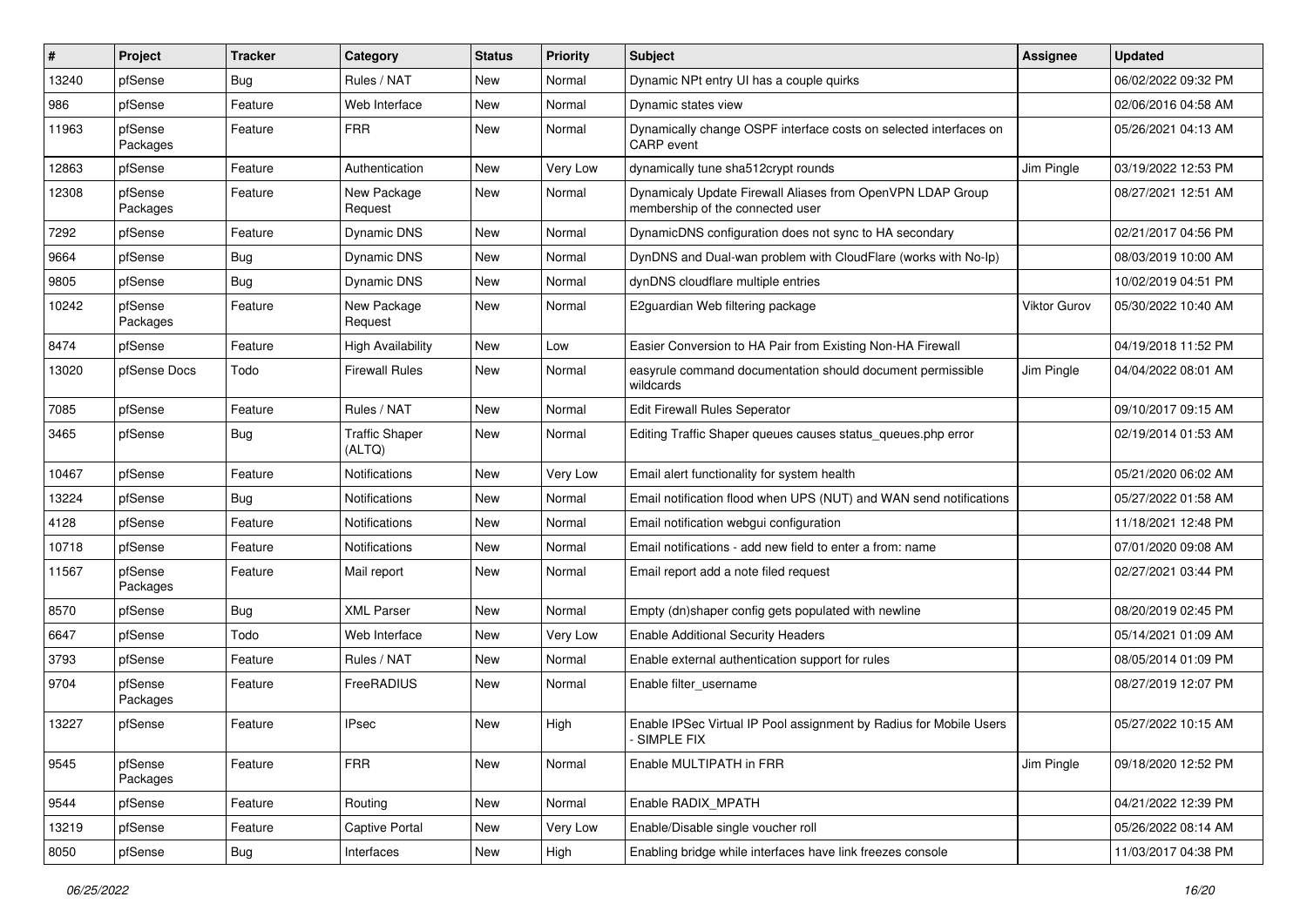| $\vert$ # | Project             | <b>Tracker</b> | Category                 | <b>Status</b> | <b>Priority</b> | <b>Subject</b>                                                                                                                  | Assignee   | <b>Updated</b>      |
|-----------|---------------------|----------------|--------------------------|---------------|-----------------|---------------------------------------------------------------------------------------------------------------------------------|------------|---------------------|
| 11414     | pfSense<br>Packages | Bug            | pfBlockerNG              | <b>New</b>    | Normal          | Enabling feed "Public_DNS4_all" breaks some Google services                                                                     |            | 02/13/2021 02:46 AM |
| 13288     | pfSense             | Bug            | Configuration<br>Backend | <b>New</b>    | Normal          | Encode FreeRADIUS Custom Options                                                                                                |            | 06/20/2022 10:36 AM |
| 13287     | pfSense             | Feature        | Configuration<br>Backend | New           | Normal          | Encode OpenVPN Custom Options                                                                                                   |            | 06/20/2022 10:33 AM |
| 7977      | pfSense             | <b>Bug</b>     | Translations             | New           | Normal          | English text shown in stead of translated text (Routing - Gateway<br>groups - edit)                                             |            | 08/21/2019 11:28 AM |
| 13242     | pfSense             | Feature        | Gateway Monitoring       | New           | Normal          | Enhancements to static route creation/deletion for dpinger monitor<br>IP <sub>s</sub>                                           |            | 06/03/2022 11:20 AM |
| 13280     | pfSense             | <b>Bug</b>     | Unknown                  | New           | Normal          | Entries duplicated in /boot/loader.conf                                                                                         |            | 06/19/2022 11:11 AM |
| 13068     | pfSense             | Bug            | Aliases / Tables         | <b>New</b>    | Normal          | Error loading rules when URL Table IPs content is empty                                                                         |            | 04/17/2022 09:07 PM |
| 8004      | pfSense             | <b>Bug</b>     | <b>NAT Reflection</b>    | New           | Normal          | Error notice for a deleted NAT that had a RULE or an existing NAT<br>which is claimed to have no NAT port                       |            | 10/24/2017 06:39 PM |
| 9690      | pfSense             | <b>Bug</b>     | Interfaces               | New           | Normal          | Ethernet flow control should be disabled by default                                                                             |            | 08/19/2019 06:45 PM |
| 9241      | pfSense             | Bug            | Interfaces               | New           | Normal          | Ethernet link cycles up/down if "auto-negotiate" is explicitly selected<br>in interface configuration                           |            | 12/31/2018 08:36 PM |
| 12848     | pfSense             | Feature        | Dynamic DNS              | New           | Normal          | Evaluation of the DynDNS "Result Match" string                                                                                  |            | 02/22/2022 02:01 AM |
| 11440     | pfSense             | Feature        | Web Interface            | New           | Low             | Expand collapsed sections by clicking anywhere on header                                                                        |            | 10/28/2021 01:35 PM |
| 8316      | pfSense             | Feature        | Rules / NAT              | New           | Low             | expiration date when creating new rules                                                                                         |            | 08/21/2019 09:11 AM |
| 2774      | pfSense             | Feature        | DHCP (IPv4)              | <b>New</b>    | Normal          | Extend DHCP Pools code to allow using different subnets                                                                         |            | 08/19/2019 10:27 AM |
| 12519     | pfSense             | Bug            | Authentication           | New           | Normal          | Fail authentication using special character in password via the LDAP<br>connector                                               |            | 11/12/2021 07:39 AM |
| 7956      | pfSense             | Feature        | Web Interface            | <b>New</b>    | Normal          | Favicon able to match GUI colour setting?                                                                                       |            | 10/17/2017 06:36 AM |
| 7449      | pfSense<br>Packages | Feature        | OpenVPN Client<br>Export | New           | Normal          | feature request for openvpn-client-export package, add the support<br>for openvpn up and down script, for mapping network drive |            | 08/06/2019 05:06 PM |
| 11921     | pfSense             | Feature        | <b>DNS Resolver</b>      | <b>New</b>    | Very Low        | Feature Request: Compile unbound with EDNS Client Subnet (ECS)<br>module (--enable-subnet)                                      |            | 05/14/2021 07:29 AM |
| 13199     | pfSense<br>Packages | Feature        | pfBlockerNG              | <b>New</b>    | Normal          | Feed groups should not have the first listing in the group bar                                                                  |            | 05/23/2022 06:03 AM |
| 12402     | pfSense Docs        | Todo           | Configuration            | <b>New</b>    | Normal          | Feedback on Configuration - Advanced Configuration Options -<br><b>Notifications</b>                                            |            | 09/24/2021 12:46 AM |
| 11471     | pfSense Docs        | Todo           | Development              | New           | Low             | Feedback on Development - Developing Packages                                                                                   | Jim Pingle | 02/19/2021 02:52 PM |
| 12268     | pfSense Docs        | Todo           | <b>Firewall Rules</b>    | New           | Normal          | Feedback on Firewall - Aliases                                                                                                  |            | 08/17/2021 12:55 AM |
| 12770     | pfSense Docs        | Todo           | <b>Firewall Rules</b>    | New           | Normal          | Feedback on Firewall - Configuring firewall rules                                                                               |            | 06/25/2022 03:25 PM |
| 9685      | pfSense Docs        | Correction     | <b>Firewall Rules</b>    | New           | Normal          | Feedback on Firewall - Floating Rules                                                                                           | Jim Pingle | 09/23/2020 02:57 PM |
| 12237     | pfSense Docs        | Todo           | Hardware                 | New           | Normal          | Feedback on Hardware - Hardware Tuning and Troubleshooting                                                                      |            | 08/10/2021 03:13 AM |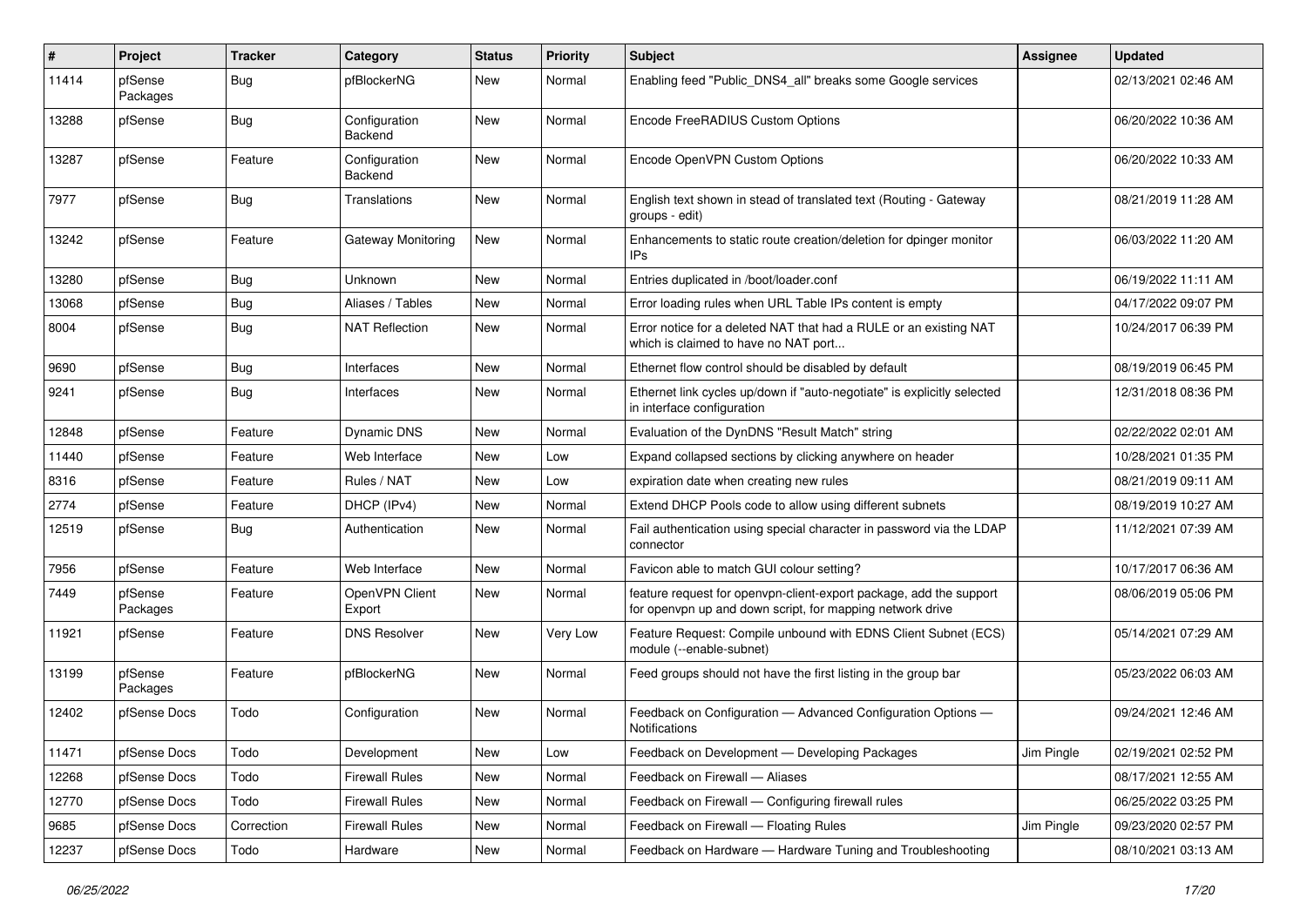| ∥ #   | <b>Project</b>      | <b>Tracker</b>     | Category          | <b>Status</b> | <b>Priority</b> | <b>Subject</b>                                                                                              | <b>Assignee</b>       | <b>Updated</b>      |
|-------|---------------------|--------------------|-------------------|---------------|-----------------|-------------------------------------------------------------------------------------------------------------|-----------------------|---------------------|
| 12659 | pfSense Docs        | Todo               | Hardware          | New           | Normal          | Feedback on Hardware - Hardware Tuning and Troubleshooting -<br>Flow Control for ix                         |                       | 01/16/2022 10:22 AM |
| 12411 | pfSense Docs        | Todo               | High Availability | <b>New</b>    | Normal          | Feedback on High Availability - pfSense XML-RPC Config Sync<br>Overview                                     |                       | 09/29/2021 10:39 AM |
| 9454  | pfSense Docs        | Correction         | Interfaces        | <b>New</b>    | Low             | Feedback on IDS / IPS - Snort Suppression Lists                                                             | Jim Pingle            | 09/23/2020 02:44 PM |
| 11648 | pfSense Docs        | Todo               | Packages          | <b>New</b>    | Normal          | Feedback on Packages - AWS VPC Wizard - pfSense Plus<br><b>Configuration Details</b>                        |                       | 03/10/2021 06:30 AM |
| 11026 | pfSense<br>Packages | Feature            | FreeRADIUS        | <b>New</b>    | Low             | Feedback on Packages - FreeRADIUS package                                                                   |                       | 11/02/2020 07:21 AM |
| 11944 | pfSense Docs        | Todo               | Packages          | <b>New</b>    | Normal          | Feedback on Packages - FRR Package - Bidirectional Forwarding<br>Detection                                  |                       | 05/21/2021 12:57 AM |
| 12395 | pfSense Docs        | Todo               | Packages          | New           | Normal          | Feedback on Packages - FRR Package - Border Gateway<br>Protocol - BGP Required Information                  |                       | 09/21/2021 04:32 PM |
| 12098 | pfSense Docs        | Correction         | Configuration     | <b>New</b>    | Normal          | Feedback on pfSense Configuration Recipes - Accessing a<br>CPE/Modem from Inside the Firewall               |                       | 07/02/2021 02:30 AM |
| 11195 | pfSense Docs        | Correction         | Recipes           | New           | Normal          | Feedback on pfSense Configuration Recipes - Accessing a<br>CPE/Modem from Inside the Firewall               | Jim Pingle            | 12/30/2020 01:13 PM |
| 12787 | pfSense Docs        | Todo               | <b>IPsec</b>      | New           | Normal          | Feedback on pfSense Configuration Recipes - Routing Internet<br>Traffic Through a Site-to-Site IPsec Tunnel |                       | 02/11/2022 11:28 PM |
| 11145 | pfSense Docs        | Correction         | Virtualization    | <b>New</b>    | Very Low        | Feedback on pfSense Configuration Recipes — Virtualizing pfSense<br>with Hyper-V                            | Jim Pingle            | 03/06/2021 04:14 PM |
| 12756 | pfSense Docs        | Todo               | WireGuard         | <b>New</b>    | Normal          | Feedback on pfSense Configuration Recipes - WireGuard Remote<br><b>Access VPN Configuration Example</b>     | Christian<br>McDonald | 05/31/2022 11:42 AM |
| 12883 | pfSense Docs        | Todo               | <b>DNS</b>        | <b>New</b>    | Normal          | Feedback on Services - DNS Resolver - Host Overrides                                                        |                       | 02/28/2022 07:54 PM |
| 12063 | pfSense Docs        | Todo               | Dynamic DNS       | New           | Normal          | Feedback on Services - Dynamic DNS - Configuring RFC 2136<br>Dynamic DNS updates                            |                       | 06/18/2021 06:24 PM |
| 11071 | pfSense Docs        | <b>New Content</b> | <b>DHCP</b>       | <b>New</b>    | Normal          | Feedback on Services - IPv6 Router Advertisements                                                           | Jim Pingle            | 12/08/2020 09:25 AM |
| 11714 | pfSense Docs        | New Content        | High Availability | <b>New</b>    | Normal          | Feedback on Troubleshooting - Troubleshooting High Availability<br><b>DHCP Failover</b>                     |                       | 03/21/2021 05:58 PM |
| 9608  | pfSense Docs        | Correction         | Recipes           | <b>New</b>    | Low             | Feedback on Virtualization - Virtualizing pfSense with Hyper-V                                              | Jim Pingle            | 03/06/2021 04:29 PM |
| 9374  | pfSense Docs        | Correction         | Recipes           | <b>New</b>    | Normal          | Feedback on Virtualization - Virtualizing pfSense with Hyper-V                                              | Jim Pingle            | 09/23/2020 02:40 PM |
| 10924 | pfSense Docs        | Correction         | Recipes           | New           | Normal          | Feedback on Virtualization — Virtualizing pfSense with VMware<br>vSphere / ESXi                             | Jim Pingle            | 09/23/2020 03:46 PM |
| 11067 | pfSense Docs        | Correction         | Wireless          | New           | Normal          | Feedback on Wireless - Recommended Wireless Hardware                                                        | Jim Pingle            | 11/16/2020 07:17 AM |
| 11227 | pfSense<br>Packages | Feature            | pfBlockerNG       | New           | Normal          | Feeds update                                                                                                |                       | 01/07/2021 12:11 AM |
| 11178 | pfSense<br>Packages | Feature            | Filer             | <b>New</b>    | Normal          | Filer do not ask what to do with previous filename                                                          |                       | 12/31/2020 02:45 AM |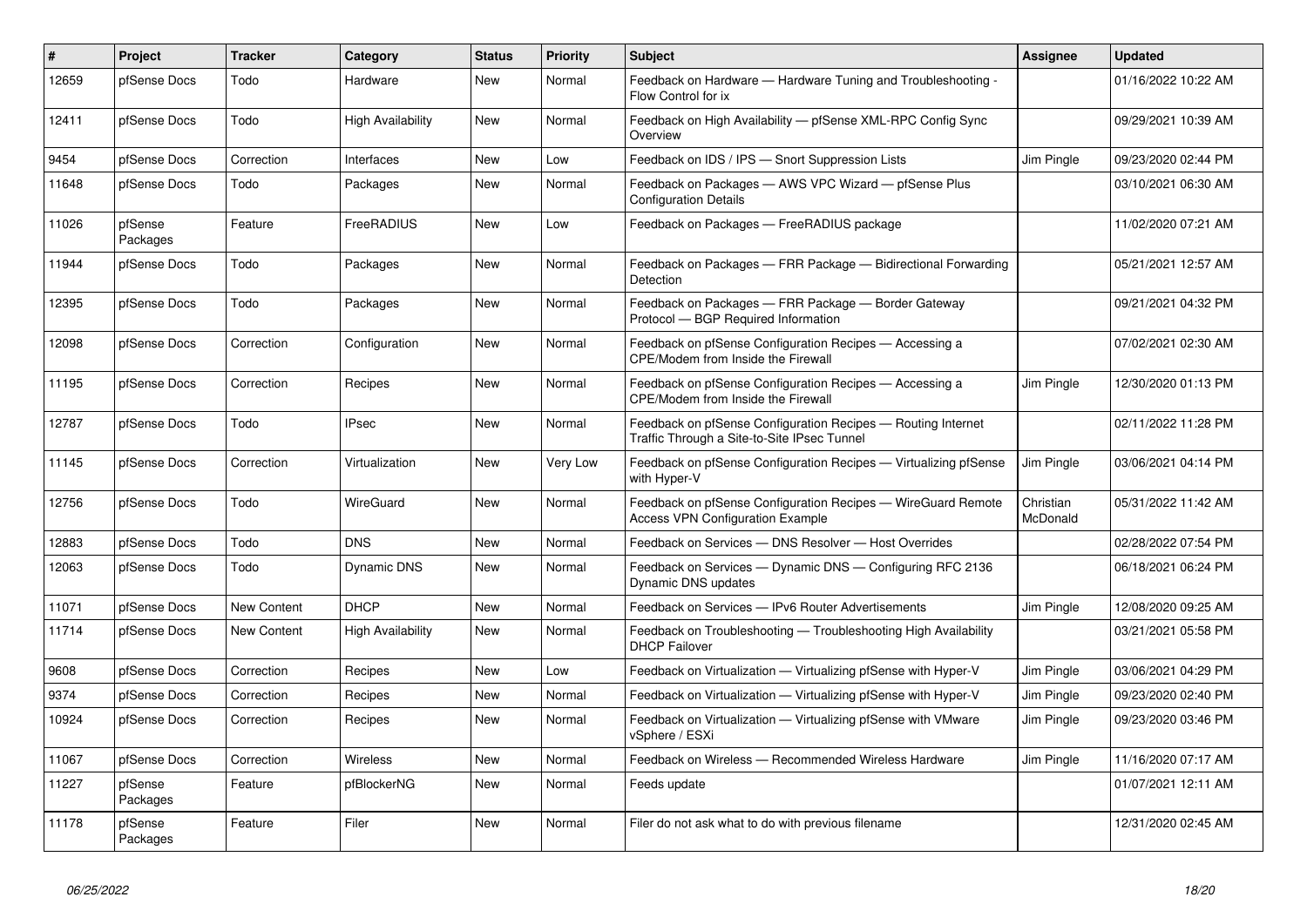| #     | Project             | <b>Tracker</b> | Category                        | <b>Status</b> | <b>Priority</b> | <b>Subject</b>                                                                                                                                                     | Assignee          | <b>Updated</b>      |
|-------|---------------------|----------------|---------------------------------|---------------|-----------------|--------------------------------------------------------------------------------------------------------------------------------------------------------------------|-------------------|---------------------|
| 11235 | pfSense<br>Packages | Bug            | Filer                           | <b>New</b>    | Normal          | Filer run script when "state" unchanged                                                                                                                            |                   | 01/08/2021 07:24 AM |
| 13067 | pfSense             | Bug            | <b>FilterDNS</b>                | New           | Normal          | filterdns resolve interval is twice the intended value                                                                                                             |                   | 04/17/2022 07:45 PM |
| 12056 | pfSense             | Bug            | Logging                         | New           | Normal          | Filterlog says "Unknown Option %u"                                                                                                                                 |                   | 06/18/2021 05:51 AM |
| 10493 | pfSense             | <b>Bug</b>     | <b>IPsec</b>                    | New           | Normal          | filter get vpns list() issues                                                                                                                                      |                   | 05/06/2020 01:07 AM |
| 10290 | pfSense             | Feature        | Aliases / Tables                | New           | <b>Very Low</b> | Firewall Aliases Add button on top of list                                                                                                                         |                   | 07/10/2021 01:03 PM |
| 12667 | pfSense<br>Packages | Bug            | WireGuard                       | New           | Normal          | Firewall Crashed After Upgrading Wireguard                                                                                                                         |                   | 01/07/2022 09:18 AM |
| 13045 | pfSense<br>Packages | <b>Bug</b>     | WireGuard                       | <b>New</b>    | Normal          | Firewall floating rules ignore WireGuard traffic                                                                                                                   |                   | 04/11/2022 09:40 AM |
| 12857 | pfSense             | <b>Bug</b>     | Gateways                        | <b>New</b>    | Normal          | Firewall gateway goes away when making changes to Bridge0 device                                                                                                   |                   | 02/27/2022 11:20 AM |
| 10701 | pfSense             | <b>Bug</b>     | Web Interface                   | <b>New</b>    | Very Low        | Firewall Log too wide with Rule Description Column                                                                                                                 |                   | 06/25/2020 07:36 AM |
| 11566 | pfSense             | Bug            | Web Interface                   | New           | Low             | Firewall Maximum Table Entries "default size" is whatever is entered                                                                                               |                   | 02/27/2021 10:01 AM |
| 13144 | pfSense             | <b>Bug</b>     | Rules / NAT                     | <b>New</b>    | Very Low        | Firewall rule entries can get out of sync when entries are deleted<br>while other administrators are editing entries simultaneously                                |                   | 05/10/2022 07:26 AM |
| 4479  | pfSense             | <b>Bug</b>     | <b>Operating System</b>         | <b>New</b>    | Normal          | Firewall rules won't match GRE interface after applying IPSEC<br>transport encryption on GRE tunnel                                                                | Luiz Souza        | 08/20/2021 08:46 AM |
| 7373  | pfSense             | Bug            | Rules / NAT                     | New           | Normal          | Firewall schedules GUI needs to be redone from scratch                                                                                                             |                   | 08/21/2019 08:56 AM |
| 13051 | pfSense             | Bug            | <b>Traffic Shaper</b><br>(ALTQ) | New           | Normal          | Firewall traffic shaper by interface selection unknow                                                                                                              |                   | 04/12/2022 07:03 AM |
| 8270  | pfSense             | Todo           | Web Interface                   | New           | Very Low        | Fix grammatically erroneous repetition                                                                                                                             |                   | 01/11/2018 08:19 AM |
| 11232 | pfSense             | <b>Bug</b>     | <b>Operating System</b>         | <b>New</b>    | Normal          | Fix pfSense_fsync                                                                                                                                                  |                   | 01/08/2021 08:53 AM |
| 10503 | pfSense<br>Packages | Bug            | <b>FRR</b>                      | New           | Normal          | Flapping any GW in multi-WAN influences restating all IPsec tunnels<br>in FRR which leads to dropping all IPsec VTI static routes and related<br><b>BGP</b> issues |                   | 05/08/2020 07:51 PM |
| 13161 | pfSense             | Feature        | Web Interface                   | <b>New</b>    | Very Low        | FLASH PORT'S LED button, to help quickly find port that need to be<br>connected to patch&cable                                                                     |                   | 05/14/2022 06:35 AM |
| 13046 | pfSense             | Bug            | Rules / NAT                     | <b>New</b>    | Normal          | Floating rule applied to IPv6 interface with a SLAAC DHCPv6<br>gateway reports error on boot                                                                       |                   | 04/11/2022 09:50 AM |
| 6627  | pfSense             | <b>Bug</b>     | Rules / NAT                     | New           | Normal          | floating tab match rules ignore quick action so should be removed                                                                                                  |                   | 07/18/2016 02:15 PM |
| 8752  | pfSense<br>Packages | <b>Bug</b>     | squidguard                      | <b>New</b>    | Normal          | For SquidGuard in "Common ACL" menu "Target Rules List" "access"<br>option always stays with default value '---' for my Target category                            |                   | 08/06/2018 05:53 AM |
| 7934  | pfSense             | Feature        | Dashboard                       | New           | Very Low        | format support phone# for international use                                                                                                                        |                   | 10/12/2017 04:38 PM |
| 11522 | pfSense<br>Packages | <b>Bug</b>     | Zabbix                          | New           | Normal          | fping6 error                                                                                                                                                       |                   | 02/24/2021 07:13 AM |
| 13282 | pfSense Plus        | <b>Bug</b>     | Aliases / Tables                | <b>New</b>    | Normal          | FQDN Aliases Break if an Invalid Domain is Present in the Chain                                                                                                    | Reid<br>Linnemann | 06/18/2022 03:12 PM |